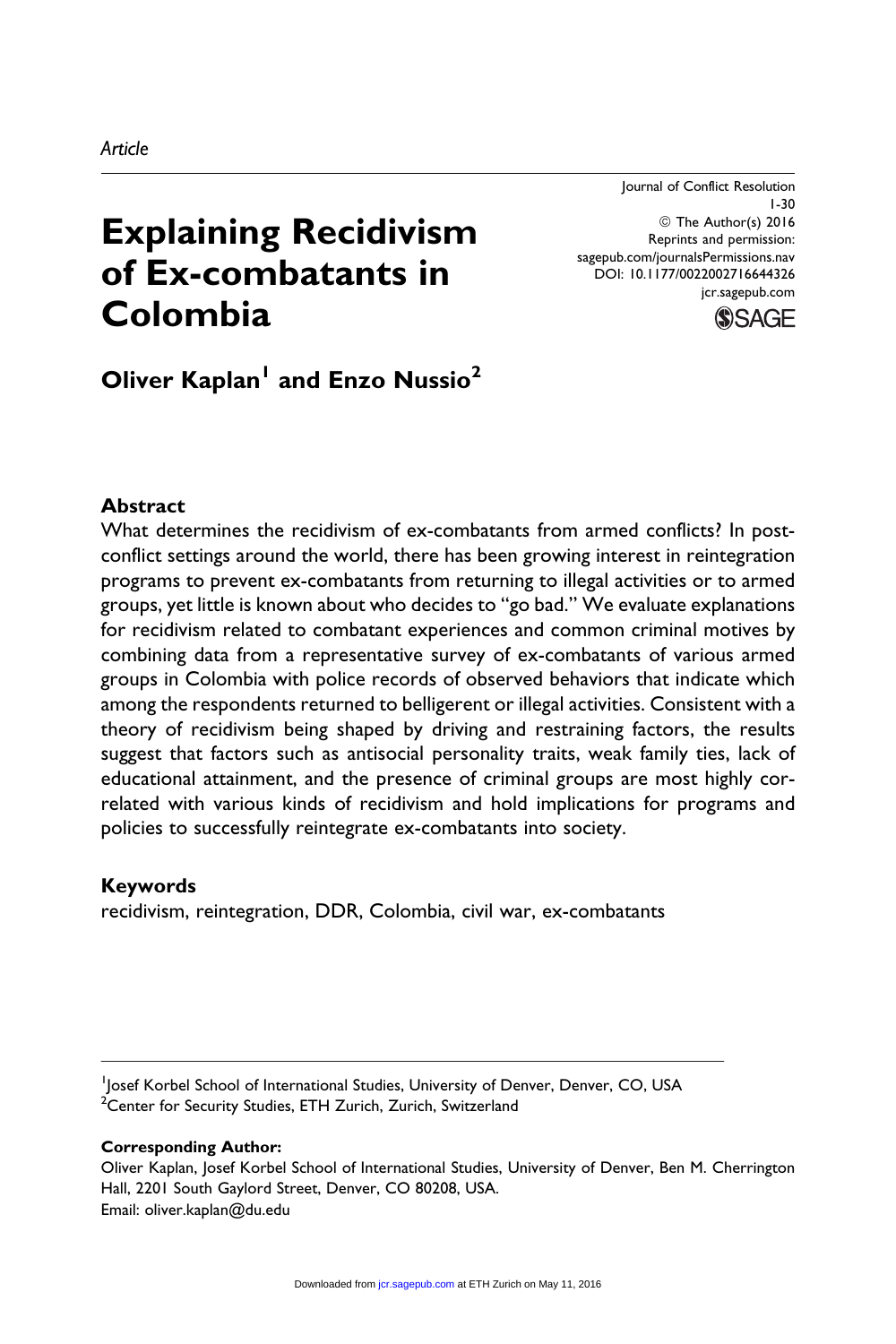In 2005, the government didn't pay me in January, February, June or July, so I went to pick coca.

Interview with ex-paramilitary ex-combatant, Tierralta, Colombia, April 2009

Before, I didn't have anyone else to think about. I didn't have any obligations. Now I have a daughter and she gives me many reasons not to go back to crime.

Interview with ex-paramilitary ex-combatant, Barrancabermeja, Colombia, March 2009

What determines the recidivism of ex-combatants from armed conflicts? In postconflict settings around the world, there has been growing interest in reintegration programs to prevent ex-combatants from returning to illegal activities or to armed groups. Although the international community has accompanied over sixty such processes since the late 1980s (Muggah 2009), with \$630 million USD spent on programs worldwide for around 1 million ex-combatants in 2007 alone, there is little systematic evidence about who decides to ''go bad.'' While some ex-combatants rejoin armed groups or become common delinquents after demobilizing, others are able to make fresh starts and leave their violent lifestyles behind. Why?

Recidivism is puzzling because there are multiple motivations to return to violent and illicit behavior, but there is little consensus about which pathways matter most since they have not yet been sorted through empirically.<sup>1</sup> There is little consensus, for instance, about whether inherent individual characteristics override social factors (or vice versa) and no baseline expectation about whether all, none, or some of the ex-combatants exiting war will become recidivists. We aim to make the academic contributions of specifying recidivism as a key reintegration failure, developing a comprehensive theory for recidivism, and empirically parsing recidivism explanations with a novel measurement approach. We identify the factors unique to the recidivism of ex-combatants, with existing explanations from criminology serving as a helpful though incomplete guide.

Studies on reintegration have identified the problems of violent spoilers (Stedman 1997) and the security dilemma (Walter 1997) that combatants face when they disarm and reenter society as key hurdles to consolidating peace. Around the world, ex-combatants of nonstate armed groups have turned to a variety of illegal and belligerent activities, including organized crime in Bosnia (Moratti and Sabic-El-Rayess 2009), petty crime in South Africa (Mashike 2007), vigilantism in the Philippines (International Crisis Group 2013), and renewed conflict and violence in the Republic of Congo (Themner 2011) and Afghanistan (Zyck 2009). Studies focusing on illegal activities of ex-combatants by Collier (1994), Bøas and Hatløy (2008), and Hill et al. (2008) identify poor access to land, security threats, and poverty as motivations of ex-combatants to return to illegal activities. Yet, prior studies of recidivism do not use behavioral data to measure outcomes. Rather, they rely on aggregate-level data or perceptual assessments of potential risk factors for recidivism and are therefore plagued by attendant measurement validity concerns.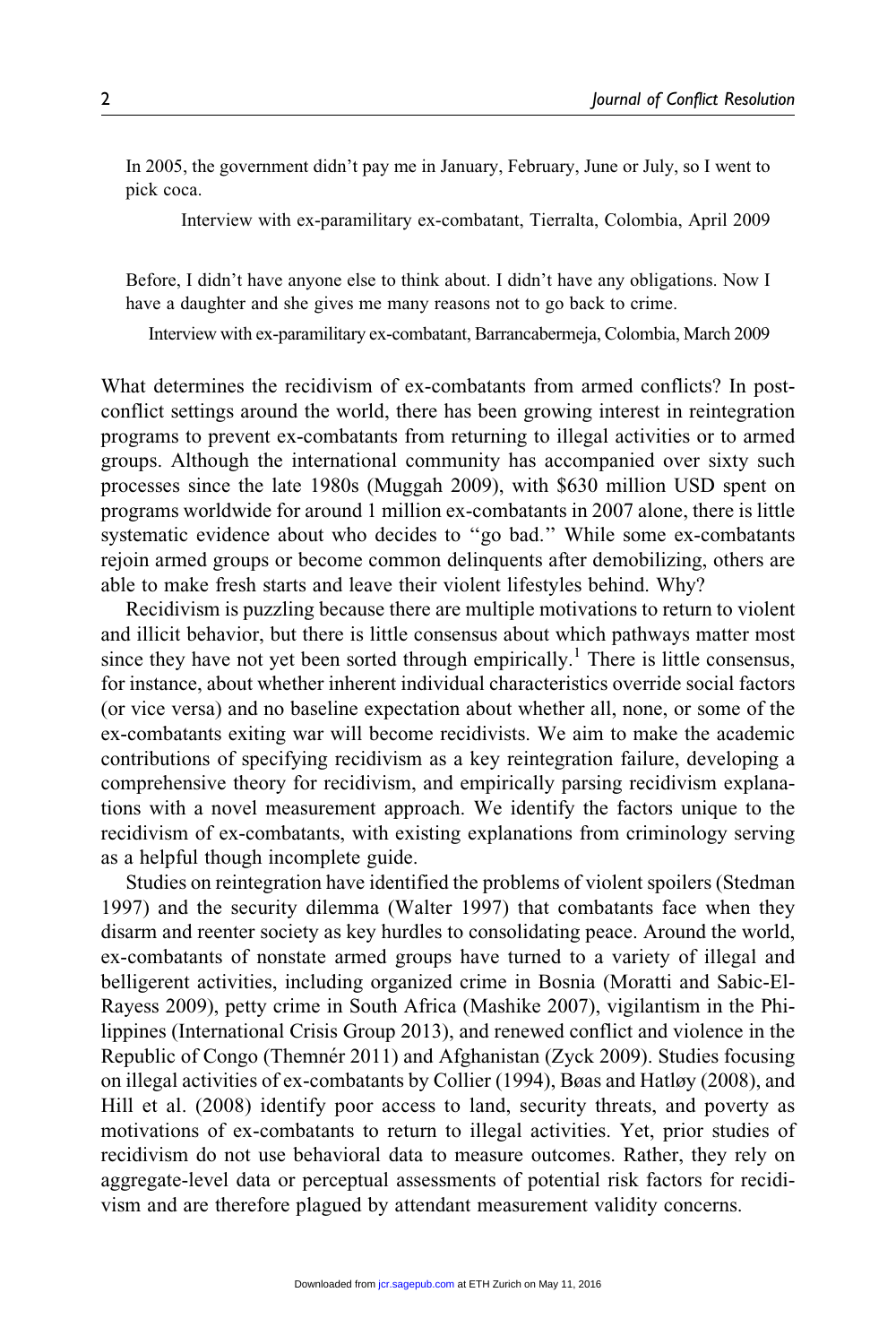This study overcomes previous measurement and inference problems by using a behavioral indicator of recidivism among ex-combatants in Colombia to analyze why and when ex-combatants commit crimes. We evaluate individual-level, community-level, and broader security environment and reintegration program predictors of recidivism by combining data from a representative survey of ex-combatants of various armed groups from Colombia with police records that indicate which among the respondents later returned to belligerent or illegal activities. We also conducted interviews with ninety-eight ex-combatants during the period of study, which help illustrate some of the motivations for recidivism. This approach can inform how political scientists, sociologists, criminologists, and other conflict scholars study the trajectories of ex-combatants and similar populations, such as former gang members and captured terrorists.

With our behavioral data, we are able to use survival models to estimate excombatant recidivism, as have frequently been used in modeling traditional kinds of crime. The results of the analysis support a number of hypotheses for recidivism in Colombia derived from criminology as well as conflict studies. Ex-combatants are more likely to return to illegal activities if they are former paramilitaries (approximately 50 percent more likely than former guerrilla fighters), had strong personal motives for initially joining an armed group (53 percent more likely) or spent more time in such groups (4 percent more likely for each year in such groups), do not have children (40 percent more likely), are in the vicinity of reemergent criminal bands (158 percent more likely), and did not complete high school during their time in the reintegration program (35 percent more likely). These findings suggest their decision-making is shaped by a mix of driving and restraining forces and have implications for the success of programs and policies to reintegrate ex-combatants into society. They hold special relevance as the Colombian government and Fuerzas Armadas Revolucionarias de Colombia (Revolutionary Armed Forces of Colombia; FARC) work to negotiate a peace agreement.

Colombia provides a good testing ground for assessing the causes of ex-combatant recidivism. In the country's complex armed conflict, Government of Colombia forces and paramilitary groups (unified under the Autodefensas Unidas de Colombia [United Self-Defense Forces of Colombia; AUC] umbrella group in 1997) have fought various rebel groups for decades, including the FARC and Ejército de Liberación Nacional (National Liberation Army; ELN). While Colombian citizens have constantly been recruited into and come out of these groups through the years, beginning in 2002 an increasing number of rebels chose to individually demobilize due to a government policy of incentives for guerrilla deserters. Paramilitary groups demobilized collectively between 2003 and 2006 after signing peace accords with the government. In 2012, there were approximately 55,000 ex-combatants in Colombia (34,000 former AUC members and the remainder from different guerrilla groups). Since 2006, the government's High Advisory for Reintegration (ACR) program has provided support to these fighters as they reintegrate into society. Even with this program, recidivism of ex-combatants is a serious concern, as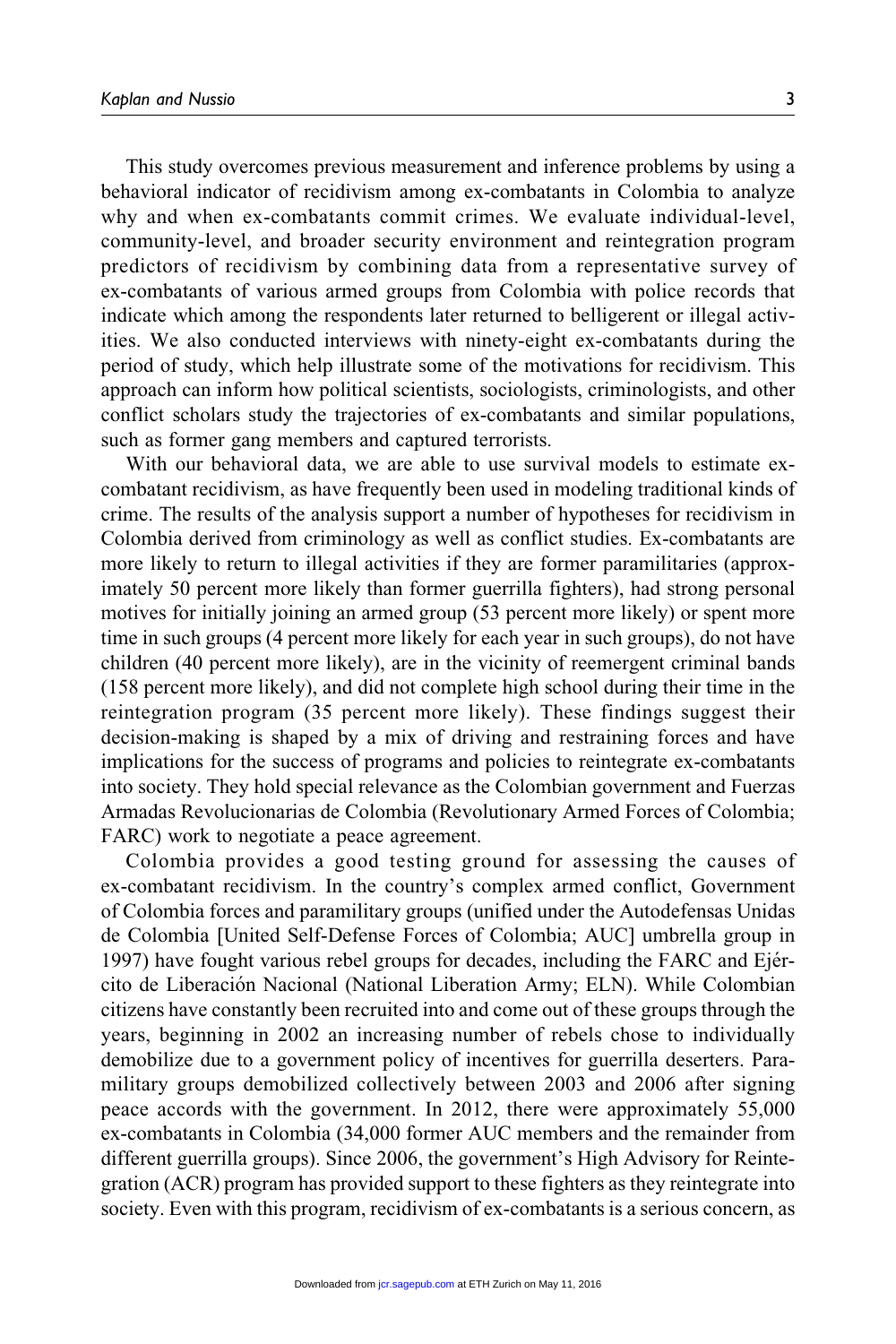an estimated 20 percent of them (11,000) committed crimes between 2003 and 2012, according to official numbers provided by the  $ACR<sup>2</sup>$  Consistent with the drift in Colombia toward organized criminal violence, many of these crimes were not related to political violence, though some have had political overtones. The Colombian context is therefore relevant for other countries that are dealing with the reintegration of ex-combatants.

In what follows, we first discuss the existing literature on disarmament, demobilization, and reintegration (DDR) programs and recidivism. We then formulate a theory and hypotheses about the predictors of ex-combatant recidivism. Next, we provide a brief history of conflict, demobilization, and reintegration experiences in Colombia. We then describe the research design and data and subsequently present the empirical results of our statistical analysis, robustness checks, and qualitative evidence from interviews with ex-combatants. An additional analysis of the potential effects of DDR program elements on recidivism highlights the importance of the basic education program. We conclude with a summary of our findings and implications for DDR programs and addressing ex-combatant recidivism in Colombia and beyond.

## The Literature on Ex-combatant Reintegration and Recidivism

Reintegration is the process through which ex-combatants adapt to society after exiting conflict. The United Nations (2006) has characterized reintegration as a primarily economic and social process, where DDR programs help ex-combatants acquire civilian status as well as gain education, sustainable employment, income, and social ties (Cartagena Contribution to Disarmament, Demobilization and Reintegration 2009). According to McEvoy and Shirlow (2009), reintegration can benefit from the very leadership skills and political agency of the ex-combatants. By contrast, recidivism can be thought of as repeat offending and is the clearest and most severe form of individual reintegration failure (and may drive broader collective remobilization). Although not all who fail to reintegrate are recidivists, all recidivists represent reintegration failures.

Early DDR efforts sought to merely break armed groups' command and control structures but, over time, have come to address rearming through promoting positive peace and long-term development (Muggah and O'Donnell 2015). Indeed, reintegration programs designed to affect the calculus of ex-combatants and keep them from becoming rearmed spoilers and criminals include approaches as diverse as education and occupational training, psychosocial counseling, police monitoring, and financial subsidies. Programs have also broadened beyond members of nonstate armed groups in postconflict to engage with armed actors during conflicts or in nontraditional criminal settings and involve ex-combatants' families and local communities (Kaplan and Nussio 2015).

Several studies have analyzed the causal effects of DDR programs. Humphreys and Weinstein (2007) find no effect of ex-combatant participation in reintegration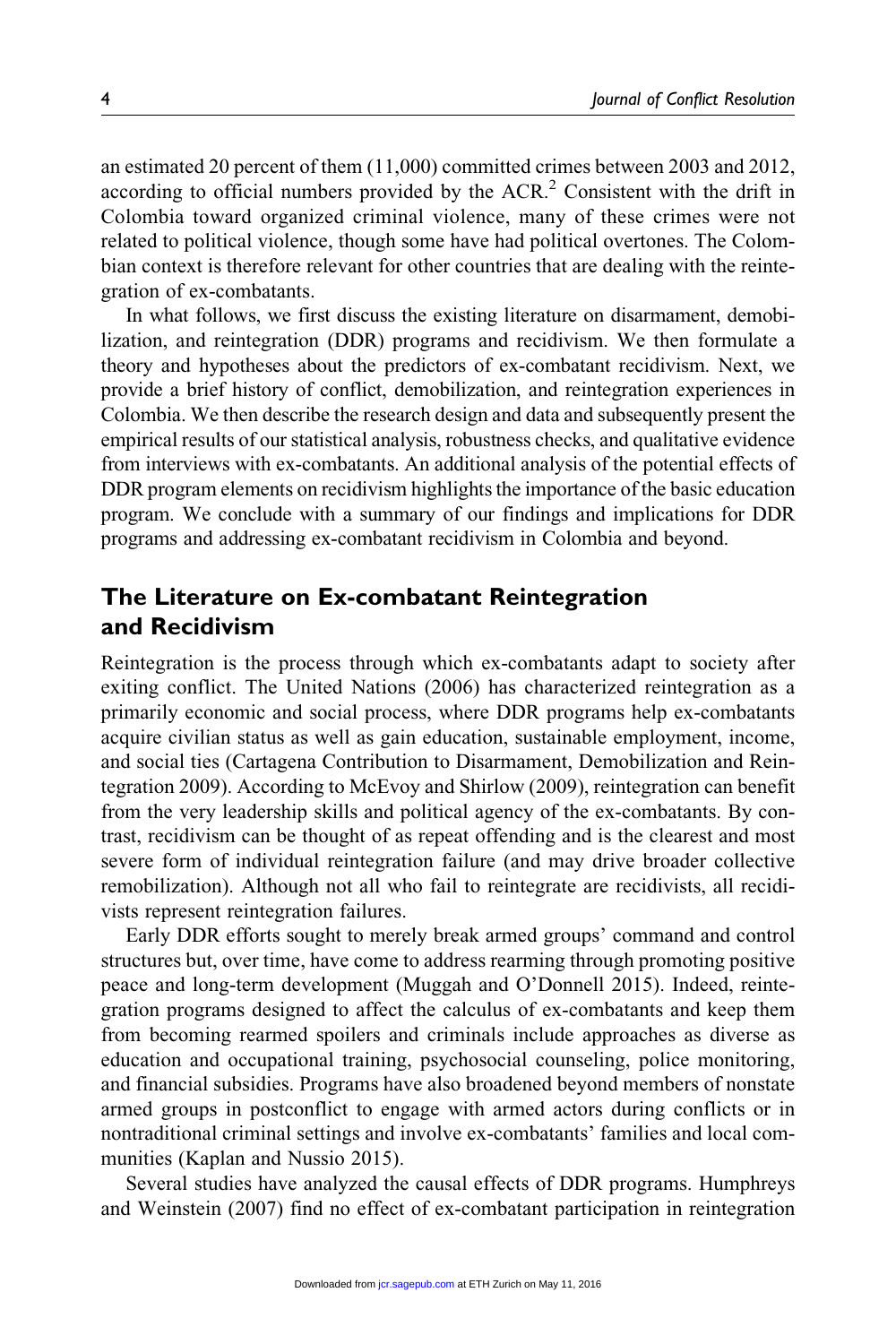programs in Sierra Leone, while Gilligan et al.'s (2013) quasi-experimental approach finds certain elements of the DDR program in Burundi are associated with successful reintegration. However, neither study examines illegal behavior as an outcome variable.

An additional set of studies has specifically analyzed factors associated with conflict recurrence and ex-combatants' involvement in crime. Walter's (2004) study of cross-country aggregate-level data finds that poor living conditions and limited access to political participation are the most important explanatory factors for recurring civil war. An early study by Collier (1994) on DDR in Uganda using districtlevel data finds that criminality decreased shortly after demobilization except in areas where ex-combatants had no access to land.

More recently, scholars have produced individual-level data with surveys of ex-combatants. Hill et al. (2008) analyze a survey of ex-combatants in Liberia that asked under what conditions they *would* fight again (i.e., intentions rather than actual behavior) and identify poverty, unemployment (especially for those previously employed), and acceptance in their families and communities as the most important factors. Bøas and Hatløy (2008) also surveyed Liberian ex-combatants and instead find that security threats shape both their initial reasons for joining armed groups as well as their choices after demobilization. Further, Blattman and Annan (2011) experimentally demonstrate using survey indicators that an agricultural training program in Liberia reduced illicit livelihoods among ex-combatants. Here, even within the same country, varying methods and the use of survey indicators of recidivism (rather than behavioral measures) yield contrasting views about the most important explanatory factors for recidivism.

Additional studies on reengagement in illegal activities are based on qualitative evidence. Mashike's (2007) elite interviews highlight lack of economic opportunities, political grievances, and military skills as reasons for former South African insurgents to engage in crime. Jennings's (2007) analysis of interviews with Liberian ex-combatants shows dissatisfaction with reintegration programming as a cause of recidivism. Zyck's (2009) study of accounts from demobilized United Front fighters in Afghanistan shows broken ties with their former military units and subsequent ''social disorientation'' was associated with remobilization to Taliban groups. By contrast, Themner (2011) finds in Sierra Leone and the Republic of Congo that remobilization is most likely when former mid-ranking commanders reestablish relationships with former associates.

These existing studies suggest various potential explanations for recidivism but have several shortcomings. Some suffer from construct validity problems (i.e., survey questions about intentions or prior motivations for joining), the anecdotal accounts have limits for parsing explanations or inferring about larger populations, and aggregate-level studies are poor at diagnosing individual motivations. Our study builds on the existing studies of ex-combatant recidivism but overcomes some of their limitations with a more comprehensive theory and an improved empirical approach.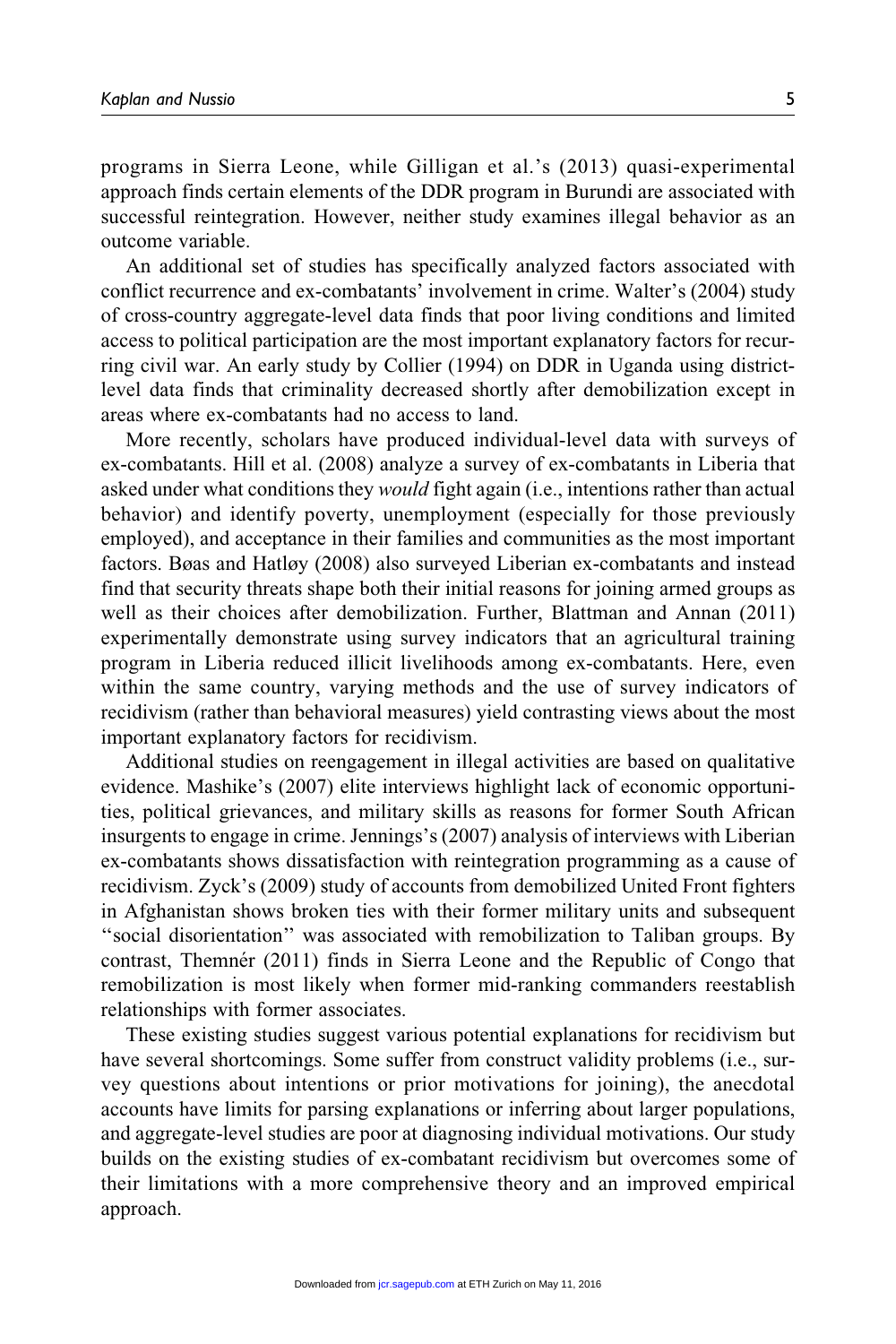## A Theory of Ex-combatant Recidivism

We theorize that ex-combatants' participation in illegal or belligerent activities is the product of both driving and restraining forces. Demobilized fighters find incentives and opportunities for recidivism in their economic and security contexts and they may also have individual preferences (psychological motivations) for antisocial behavior. These factors are similar to more commonly examined processes of initial recruitment into nonstate armed groups. However, we argue that ex-combatants' decisions to reengage in illegal activity are not only determined by context-based incentives and opportunities or inherent individual preferences but are also tempered by ex-combatants' immediate social surroundings, as held by many criminological theories about social control. Such theories predict a reduced proclivity toward crime in the presence of functioning social institutions and relationships.

These insights from criminology and conflict studies point to economic strain, security dilemmas, and criminal opportunities as key contextual determinants; enduring preferences for violent lifestyles as an individual determinant; and family, policing, and reintegration programming as potential mechanisms of social control. Together, these driving and restraining factors should shape an individual's decision to move toward or away from recidivism.

## Driving Forces

We distinguish three context-related factors that might drive ex-combatants' decisions to participate in crime: economic conditions, security context, and criminal opportunities. Since some first-time recruits of nonstate armed groups are motivated by relative economic deprivation (Gurr 1970), we expect such motivations may recur for ex-combatants. Relative deprivation resembles the more general strain theory from criminology (Agnew 2006), which posits that if socially desirable material goods and nonmaterial values are unattainable due to a lack of financial opportunities, it can lead to frustration and anger and fuel illegal behavior. We therefore hypothesize that as an individual's relative economic prospects worsen, participation in illegal activities will increase.

Second, risks to personal security may carry forward from prior experiences as a combatant and generate security dilemmas. Liberian ex-combatants frequently cited security threats as initial reasons for joining an armed group (thought to also shape postdemobilization trajectories), often to protect themselves or their families (Bøas and Hatløy 2008). Indeed, being part of a group during a civil conflict can confer more protection than being outside of a group (Kalyvas and Kocher 2007). After demobilization, ex-combatants may feel threatened due to old rivalries, comrades who remobilized, feelings of paranoia related to earlier war experiences, or persistent conflict conditions (Nussio 2011a). One solution is to once again join a violent organization that provides protection (though this may contribute to a larger security dilemma). This suggests the hypothesis that *ex-combatants in conditions of*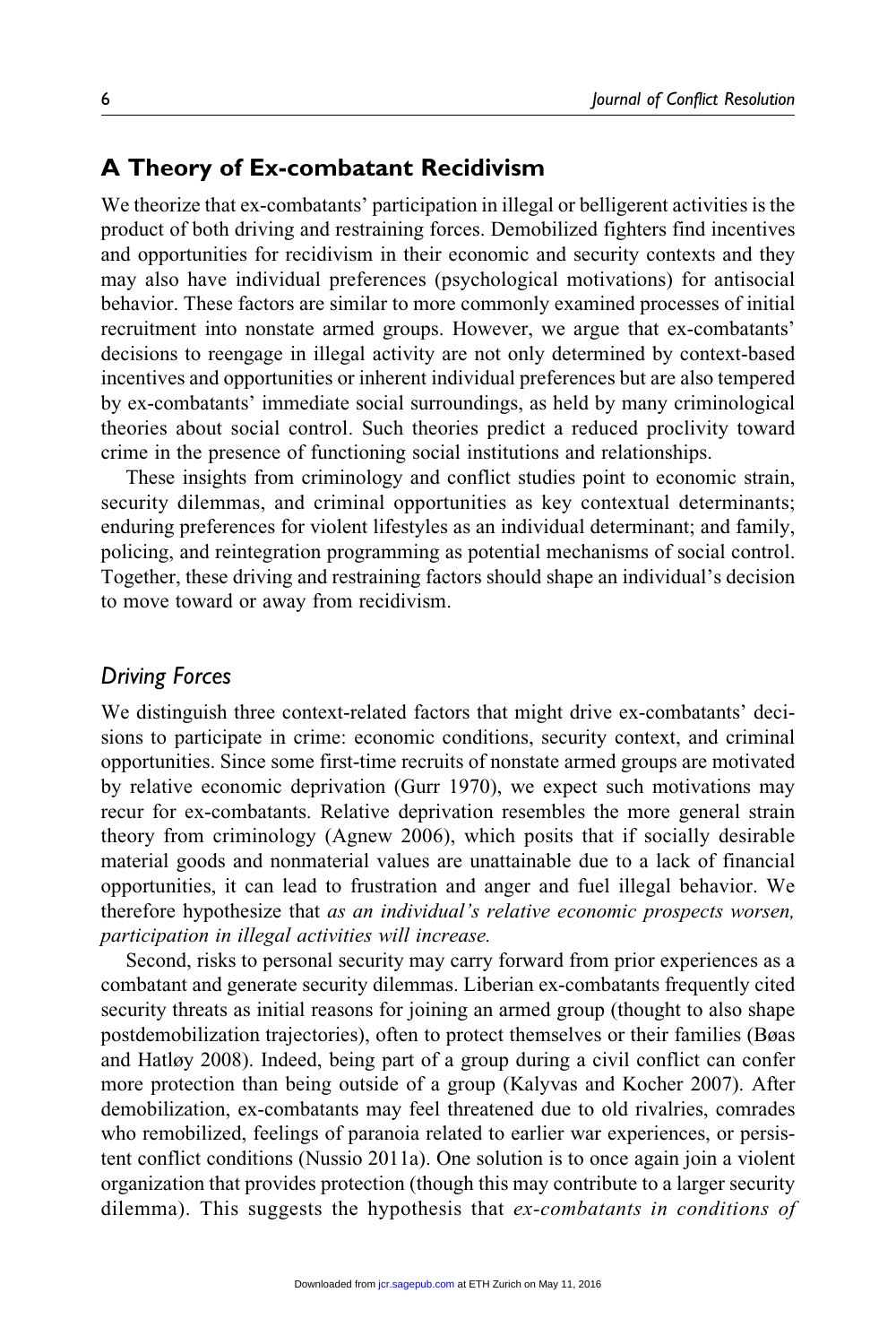insecurity are pushed toward joining violent organizations and participating in illegal activities.

Third, ex-combatants may be pulled toward crime by attractive opportunities. Spoilers and violence entrepreneurs can provide lucrative employment opportunities to former combatants (Stedman 1997; Themnér 2011), and ex-combatant networks can serve as one particular pathway to gain access to them (Zukerman Daly 2011). Ex-combatants with specific criminal skill sets (Mashike 2007) may thus be more prone to engage in crime where there are opportunities to employ those skills and socialize with delinquent peers—a claim that is no surprise to criminologists (Agnew and White 1992). We hypothesize that ex-combatants will be pulled toward illegal opportunities where there is demand for their specific skills and networks of former comrades.

Beyond contextual factors, ex-combatants' decisions to participate in crime may be driven by inherent and largely stable individual preferences. According to the international DDR standards, the main goal of DDR processes is to ''contribute to security and stability in post-conflict situations'' (United Nations 2006, 24). Implicit in this statement is the premise that demobilized armed groups and ex-combatants pose a security threat to postconflict societies due to their proclivities for violence.<sup>3</sup> While this generalizing assumption may overstate their potential to do damage, certain inherent personal preferences may be associated with violence-related lifecourse trajectories, as described in criminological literature (Sampson and Laub 1997). For example, if individuals joined an armed group because they found pleasure in the combatant way of life, felt empowered carrying a weapon, or enhanced their reputation through membership in an armed group, their attraction to a violent lifestyle might endure even after demobilization (Nussio 2012; Tezcür 2010; Villegas 2009). Relatedly, individuals who experience loss of prestige or status after demobilization might engage in illegal activities to restore their self-images (which may be more prevalent among men if identifying as a fighter is linked to notions of masculinity; Theidon 2009). We therefore hypothesize that ex-combatants with past preferences for a violent lifestyle are more prone to participate in illegal activities after demobilization.

#### Restraining Forces

The driving factors may lure ex-combatants back to crime, but other factors may inhibit ex-combatant recidivism. A theory of recidivism is thus incomplete without also considering these restraining forces. These arguments can be grouped under the broader label of social control (Hirschi 2001), where a person's proclivity for committing crime is higher when there are fewer functioning social institutions to deter criminal acts (Akers 2009). For the case of gang membership, Moloney et al. (2009) argue that family ties can function as especially strong restraints. According to Hill et al. (2008), acceptance by one's family and community is also important for excombatants and may counteract the possible stigmatization and discrimination they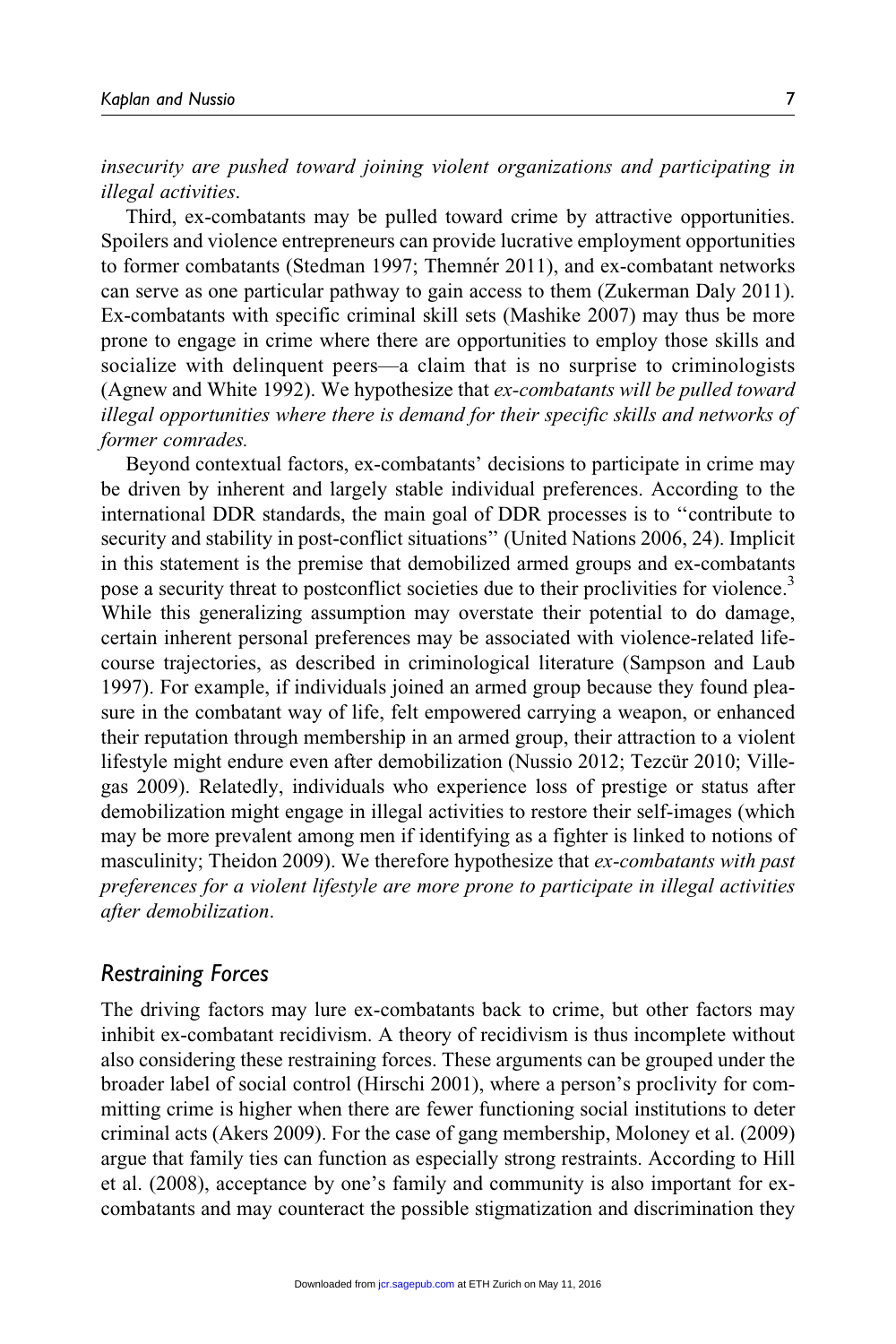may face (McMullin 2013) that can distance them from society. This suggests the hypothesis that as ex-combatants' family situations improve, their participation in illegal activities will decrease.

A second social institution that restrains ex-combatants' moves to crime is the reintegration program. Jennings's (2007) interviews with Liberian ex-combatants show dissatisfaction with the reintegration program as a cause of recidivism, while Blattman and Annan (2011) find agricultural training reduced the involvement of excombatants in illicit economic activities. Even the United Nations (2006, chapter 4.30, 4) acknowledges that reintegration is a complex task, ''Frequently, disarmament and demobilization are carried out very effectively, but then reintegration fails, jeopardizing the DDR program and the wider security situation.'' Therefore, the more ex-combatants benefit from reintegration programs, the more their participation in illegal activities will decrease.

## The Reintegration of Ex-combatants in Colombia

The testing ground for our hypotheses is the process of DDR programs taking place in Colombia. Many former members from both right-wing paramilitary groups and left-wing guerrillas have demobilized in recent years, with 52,419 individuals certified as demobilized between August 2002 and January 2010 (ACR). The majority of demobilized fighters belonged to the right-wing paramilitary group AUC, the main responsible group for war atrocities, especially during its expansion between 1997 and 2002 (Centro Nacional de Memoria Histórica 2013). After negotiations with the government of Álvaro Uribe, 31,671 members of the AUC collectively demobilized bloc-by-bloc between 2003 and 2006 during a process that was criticized for its lack of transparency, inflated numbers of demobilized fighters, and continued violence by spoiler factions (Nussio 2011b).

Members of guerrilla groups have demobilized in a different way. Since the main guerrilla groups (FARC and ELN) are still active, the guerrilla fighters who have demobilized have often been lured away from their groups with the promise of reintegration benefits or been captured. A policy to promote the individual demobilization of combatants has been in place since 1984 and, since 2002, has become an increasingly important element of the government's counterinsurgency strategy. Between 2002 and January 2010, 20,748 total combatants decided to individually demobilize or desert their groups.<sup>4</sup>

Since 2006, the  $ACR<sup>5</sup>$  has administered Colombian reintegration policies and programs. Ex-combatants responsible for crimes against humanity, mostly high- and mid-ranking commanders of the AUC, were tried under the Justice and Peace Law and sentenced to reduced prison penalties of up to eight years. Most rank-and-file ex-combatants, accounting for the bulk of the demobilized population in Colombia, were pardoned for their involvement in nonstate armed organizations and were eligible to enter the ACR program. The ACR has assisted ex-combatants with education, vocational training, grants for microbusiness projects, psychosocial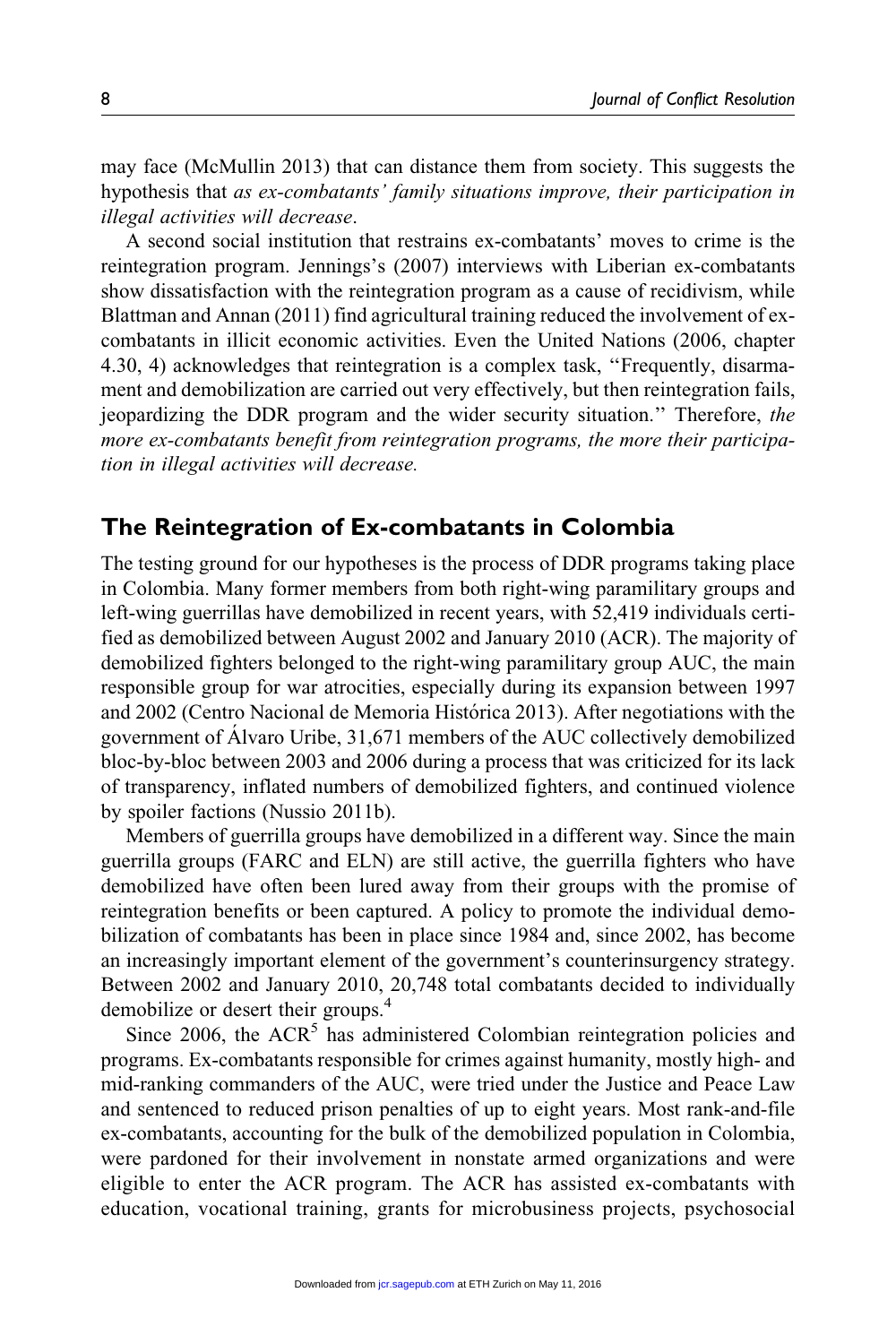support, health care, and a monthly stipend conditioned on participation in program activities. Symbolic initiatives, such as sports events and restoration of public spaces by demobilized individuals, have been used to publicize reintegration in receptor communities.

Even with the support from the ACR, the daily life of an ex-combatant in Colombia has many challenges. With low levels of education and few skills or social contacts, many of these individuals are prone to struggle with reintegration (Conpes 3554 2008). They also face risks of violence, as 3,003 ex-combatants were killed between 2003 and 2012, according to the police. And, as ex-combatants are largely unmonitored and free to go about their lives, the possibilities of committing a crime or returning to an armed group are left open.

## Explaining Recidivism

#### The Data and Sample

We take advantage of a survey of ex-combatants conducted in 2008 along with data from police records to conduct an observational survival analysis of recidivism. This research design has been applied to studying crime in developed countries but not to ex-combatants in developing countries, where criminal justice systems and data collection capacity are generally weaker. Indeed, applying this design to ex-combatants in conflict countries faces numerous challenges: records are poor, police forces are often weak, there are usually neither baseline measurements nor follow-up waves, and finally there must be a way to identify captured criminals as former combatants and link their records to previously collected data. These constraints imply certain limits to the external validity and broader applicability of this research design and the Colombian context since, under the Colombian DDR process, individuals are free to find their way into trouble and there is at least a modestly functioning police force to capture some of them and record events.

The main data we use to evaluate our hypotheses on social reintegration come from a survey of former combatants in Colombia from 2008. This survey was conducted by the Fundación Ideas para la Paz (FIP), a Colombian foundation with a long history of working on conflict issues, in collaboration with the ACR and was funded by the Canadian government.<sup>6</sup>

Various regional teams directed by a central national coordinator executed the survey between February 5, 2008, and May 31, 2008, resulting in a sample of 1,485 ex-combatants.<sup>7</sup> As is the case with most DDR processes, it is a challenge to construct an adequate sampling frame since many ex-combatants choose to live in anonymity after leaving their armed groups, may prefer not to participate in DDR activities, or enter newly created armed groups and criminal organizations (Nussio 2011a). Given the difficulties with locating and enrolling former combatants, different procedures were applied to adequately sample various subpopulations of interest.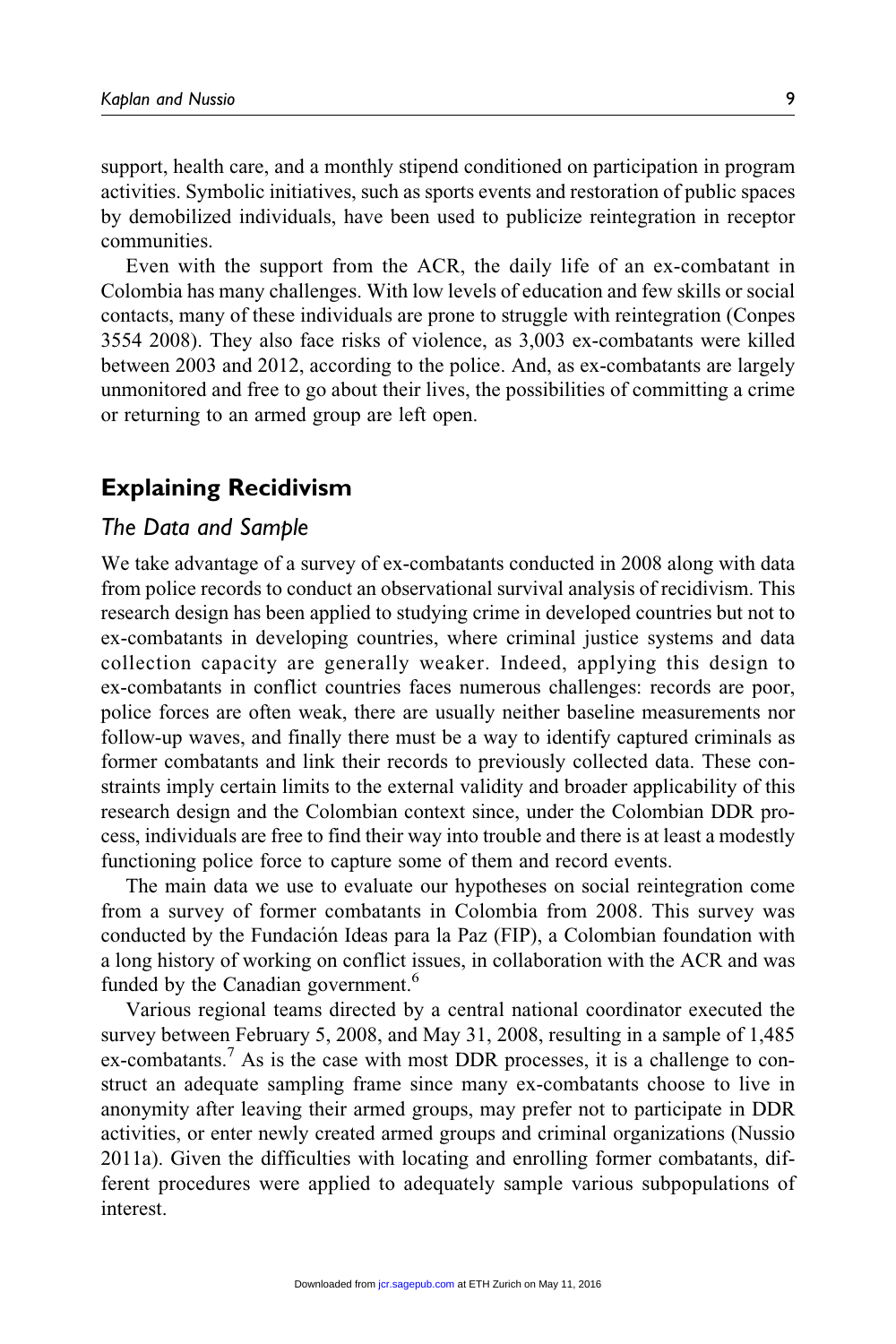In the first procedure, a random sample of 944 ex-combatants (64 percent of the sample) from the ACR's database were directly contacted and surveyed through ACR psychosocial tutors from regional reintegration centers.<sup>8</sup> FIP used a second procedure to increase the subsamples among still undersampled ex-combatants who participated in joint or individual microenterprise projects or were underage. One hundred and thirty-two ex-combatants were selected for being participants in the joint microenterprise projects, 197 were selected for being participants in the microbusiness projects, and 212 underage ex-combatants were identified across Colombia's major cities. These three groups were not selected under perfectly random conditions, which could introduce bias into the sample.<sup>9</sup>

The resulting sample includes demobilized persons living in seventy-three different municipalities in twenty departments. It includes 232 women and 1,253 men, 846 former members of the AUC, 476 former members of the FARC, 119 former members of the ELN, and 36 individuals from other illegal armed groups. One hundred and ninety-four respondents were older than forty years of age, 857 were between twenty-five and forty years of age, and 429 were younger than twenty-five years of age. Seven hundred and ninety-one demobilized people reported having a job, while 694 (47 percent) reported being unemployed.

Even with the sources of potential sampling bias, the sampling procedures still permit the construction of a relatively representative sample compared to other surveys of ex-combatants. To assess representativeness, we can compare aggregated characteristics of the ACR survey with available aggregate data on these same characteristics from ACR reports on the total population of reintegrating ex-combatants. These comparisons indicate that the FIP sample slightly oversampled individuals from the FARC and from the East Andean region, but that the sample and total population proportions closely coincide for gender and employment.

The FIP survey data were then matched by the ACR to police records data held by the ACR and we were then provided with the deidentified joined data. The data include information on individuals who were arrested by the police or captured during military operations through June 30, 2012. This resulted in 1,226 successfully matched individuals across the two data sets. Of the matched individuals, 197 were known recidivists who were captured for committing a crime.<sup>10</sup> Based on the timing of the survey and police data, all respondents had approximately four years from completion of the survey to possibly become recidivists. However, since the individuals demobilized at different times, there is variation in the amount of postdemobilization time during which individuals in the sample could potentially become recidivists, the longest being nine years from the time an individual demobilized (the earliest respondent demobilized in  $2003$ ).<sup>11</sup>

To further verify the quality and representativeness of the data with respect to the dependent variable of recidivism, we are again able to make additional comparisons with the total population of ex-combatants. Despite some of the previously noted differences between the sample and population, according to a descriptive ACR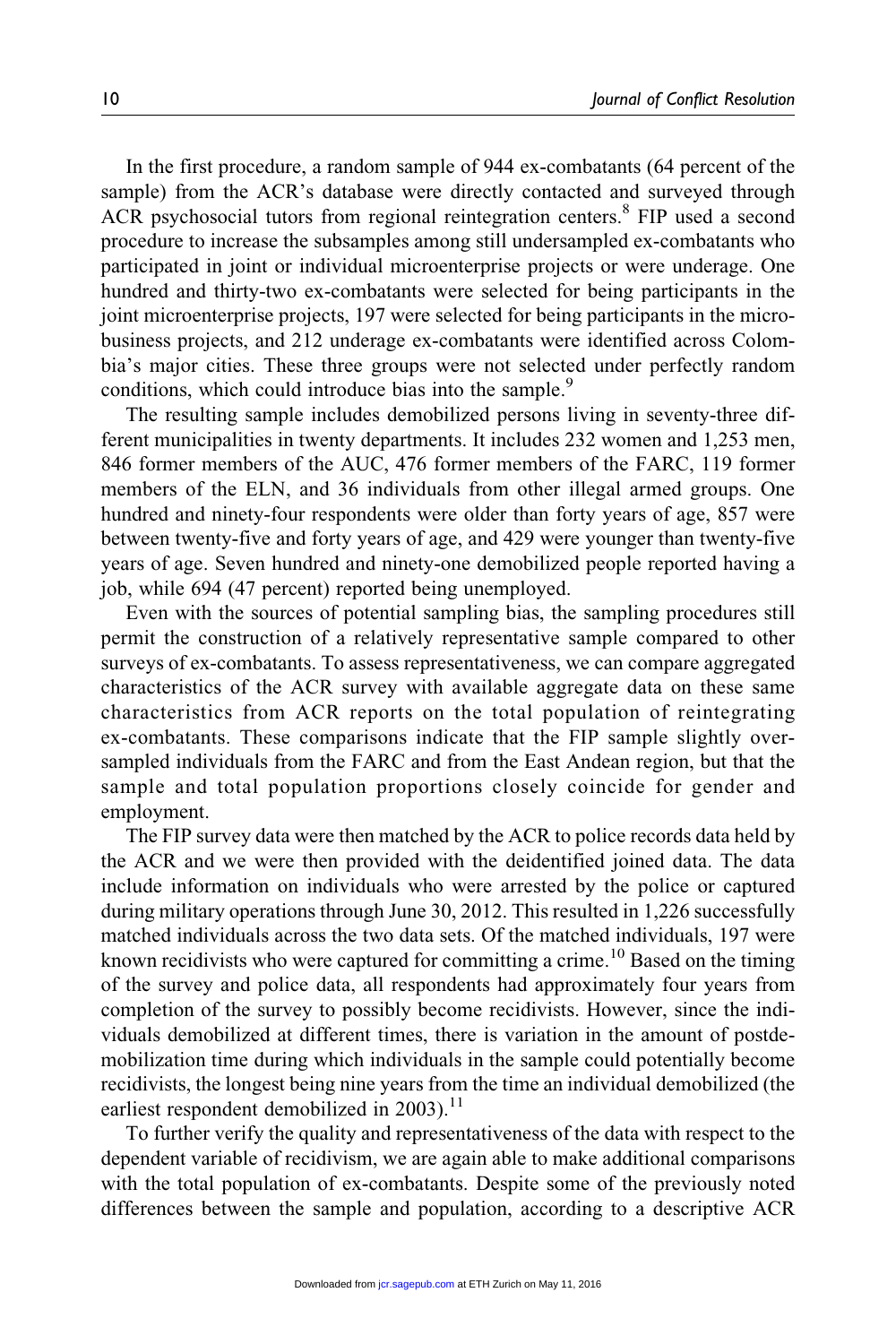study on recidivism among the entire population of ex-combatants, there appear to be similar aggregate rates of recidivism among the sample (14 percent were recidivists) and the larger population of program participants  $(15.2 \text{ percent})$ .<sup>12</sup> Individuals in our sample were therefore on average no less likely to go back to crime than the general population of ACR ex-combatants. The sample thus does not appear to solely consist of reformed individuals to whom the idea of participating in a research study was appealing.

To illustrate some of the quantitative findings of our study, we draw on ninetyeight interviews with former paramilitary and guerrilla fighters that were conducted between 2008 and 2010 (only a small portion of which are reported here).<sup>13</sup> This interview material was mainly collected in four municipalities: Bogotá, Medellín, Tierralta, and Barrancabermeja. These municipalities provide variation in conflict histories, criminal dynamics, population size, and rural versus urban settings. Interviews were conducted mainly with former paramilitaries (sixty-nine), but also with former guerrillas (twenty-nine). While most of the interviews were organized with the help of the ACR, some interviewees were found through other channels (fifteen). The interviews were open-ended, inquiring especially about experiences with the reintegration process, including the attractiveness of illegal alternatives.

#### The Dependent Variable: Measuring Recidivism

We measure the dependent variable of ex-combatant recidivism in several different ways. In contrast to previous studies, we do not rely on perceptions, opinions, or speculation and are instead able to construct several behavioral indicators of recidivism.

We use an indicator of whether individuals were captured for crimes along with the dates of the last crimes they committed, with crimes defined as infractions of the Colombian penal code.<sup>14</sup> Table 1 displays the distribution of types of crimes for which individuals were last arrested according to the articles of Colombia's penal code. The highest categories of crimes in our sample are for illegal arms possession and trafficking (thirty-seven), drug possession and trafficking (twenty-two), homicide/disappearance (twenty-two), and organized crime (nineteen), which was commonly associated with paramilitarism. Arrests for terrorism and rebellion, event categories most associated with guerrilla groups, are relatively few. This overview suggests that while some crimes by former combatants in Colombia may be politically motivated, many are not.

We use the penal codes to attempt to distinguish among different types and severities of recidivism by disaggregating the captures by types of crime. We use this information to create an additional, disaggregated dependent variable of organized crime (see Table 1). In some cases, this may mean individuals are joining or rejoining illegal criminal gangs or illegal armed groups (e.g., guerrillas or criminal bands). One hundred and thirteen crimes, or 57 percent of all crimes, involve these kinds of offenses that could be reasonably associated with criminal bands or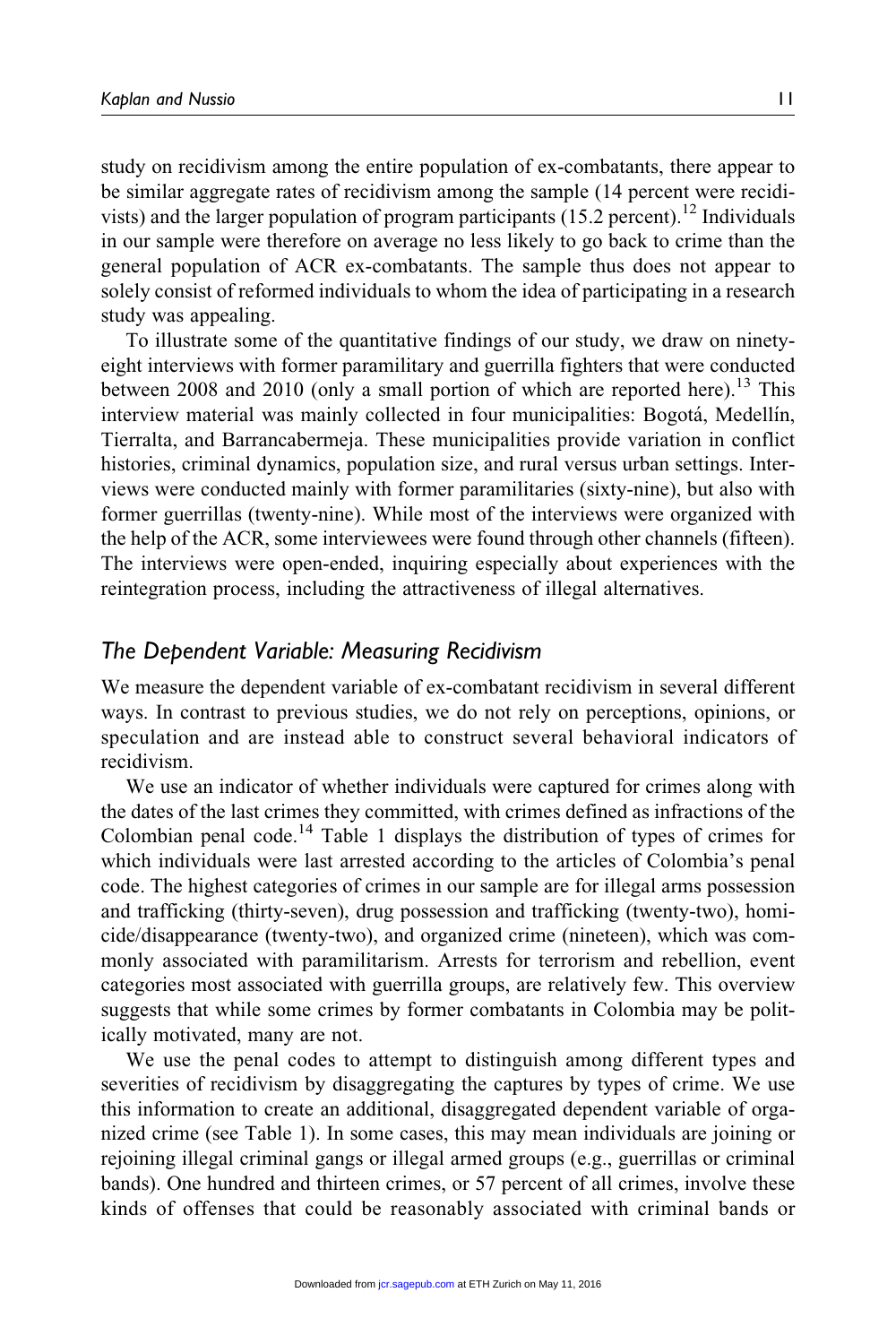| Category (penal code)                              | Number of arrests       | Organized crime |
|----------------------------------------------------|-------------------------|-----------------|
| Illegal arms possession and trafficking (Art. 365) | 37                      | х               |
| Drug possession and trafficking (Art. 376)         | 22                      | X               |
| Homicide (Art. 103)                                | 20                      | X               |
| Organized crime (Art. 340)                         | 9                       | X               |
| Personal injuries/assault (Art. 111)               | 15                      | X               |
| Intrafamilial violence (Art. 229)                  | $\mathbf{1}$            |                 |
| Mugging (Art. 239)                                 | П                       |                 |
| Fraud (Art. 246, 291, 306, 447)                    | 8                       |                 |
| Vandalism (Art. 30, 265)                           | 7                       |                 |
| Rape (Art. 205, 206, 208, 209, 211)                | 7                       |                 |
| Extortion (Art. 244)                               | 7                       | X               |
| Theft (Art. 239)                                   | 5                       |                 |
| Rebellion (Art. 467)                               | 5                       | X               |
| Alimony payment (Art. 233)                         | 4                       |                 |
| Extortionary kidnapping (Art. 169)                 | 3                       | X               |
| Forced disappearance (Art. 165)                    | $\mathbf 2$             | X               |
| Terrorism (Art. 343)                               | $\overline{2}$          | X               |
| Using military uniform (Art. 346)                  | $\overline{\mathbf{c}}$ | X               |
| Jailbreak (Art. 442)                               | $\overline{2}$          | X               |
| Illegal recruitment (Art. 162)                     |                         | X               |
| Plagiarism (Art. 271)                              |                         |                 |
| Monopoly/antitrust (Art. 312)                      |                         |                 |
| Illegal mining (Art. 338)                          |                         |                 |
| Violence against officer (Art. 429)                |                         |                 |
| Contempt of court (Art. 442)                       |                         |                 |

Table 1. Number of Arrests of Ex-combatants in Sample by Type of Crime.

Note: X indicates that the crime is included in the organized crime variable.

belligerent groups. Summary statistics for the dependent and independent variables are presented in Table 2.<sup>15</sup>

Our research design partially depends on police enforcement and requires that some middle number of ex-combatants in the society be recidivists who get caught. This is due to what we call a ''recidivism paradox.'' If ex-combatants are so nefarious and the justice system is so weak that many ex-combatants are recidivists but escape arrest, there will not be sufficient variation in the sample to explain outcomes. However, if there are few recidivists or few recidivists are able to escape arrest, it would imply perfectly reintegrated fighters or perfect policing and monitoring, in which case there would be no reason for a study of recidivism. It is ideal to have perfect measurement of ex-combatants and their postdemobilization behaviors, but if such measurement is possible, a study becomes unnecessary. To address this challenge of variable detection of ex-combatant crimes from one location to another in our analysis, we include an indicator for the overall police capture rate for homicides by municipio (municipality).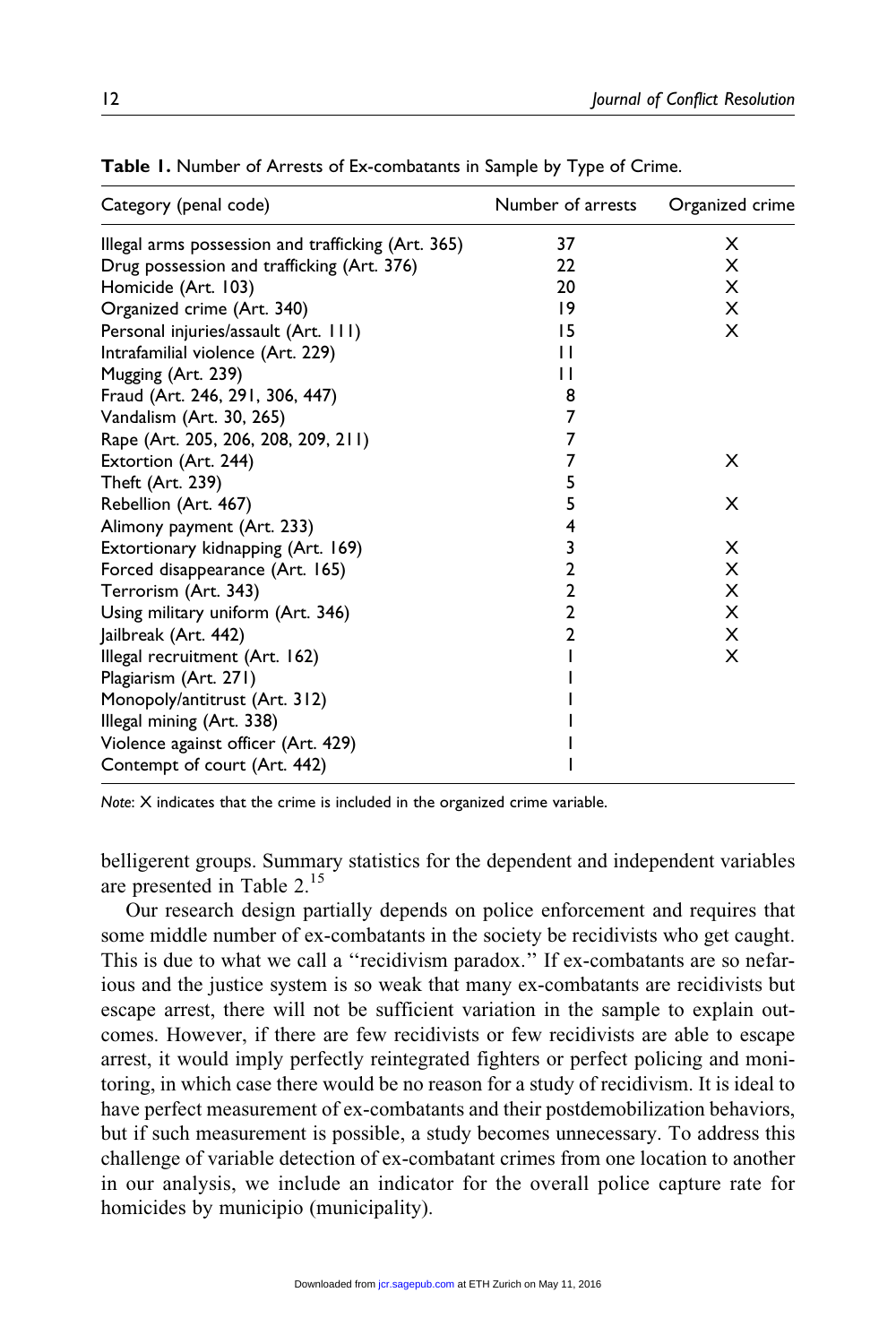#### Table 2. Summary Statistics.

| Variables                       | <b>Observations</b> | Mean   | SD     | Minimum  | Maximum |
|---------------------------------|---------------------|--------|--------|----------|---------|
| Recidivist                      | 1,226               | 0.16   | 0.37   | 0        |         |
| Organized crime recidivist      | I.I82               | 0.10   | 0.29   | 0        |         |
| Personal motives                | 1,217               | 0.15   | 0.36   | 0        |         |
| <b>Greed motives</b>            | 1,217               | 0.27   | 0.44   | 0        |         |
| Lost status/power               | 1,226               | 0.08   | 0.26   | 0        |         |
| Time in group                   | I.I95               | 6.08   | 5.01   | 0        | 38      |
| Total armed actions (2007–2008) | 1.194               | 13.45  | 11.98  | 0        | 42      |
| Contact any ex-combatant        | 1,226               | 0.80   | 0.40   | 0        |         |
| Employed                        | 1,220               | 0.56   | 0.50   | 0        |         |
| <b>Education increase</b>       | I, I44              | 0.19   | 0.39   | 0        |         |
| Family accept                   | 1,219               | 0.91   | 0.29   | 0        |         |
| Have children                   | 1,226               | 0.76   | 0.42   | 0        |         |
| Capture rate                    | 1,194               | 0.59   | 0.27   | 0.11     | 1.80    |
| <b>BACRIM (2010)</b>            | 1.194               | 0.87   | 0.34   | 0        |         |
| Coca (ha)                       | 1,226               | 107.33 | 356.39 | 0        | 1,486   |
| <b>FARC</b>                     | 1,226               | 0.31   | 0.46   | 0        |         |
| <b>ELN</b>                      | 1,226               | 0.07   | 0.26   | $\Omega$ |         |
| Age                             | 1,226               | 30.39  | 7.90   | 18       | 64      |
| Male                            | 1,215               | 0.85   | 0.36   | 0        |         |
| Minor at demobilization         | 1,217               | 0.13   | 0.34   | 0        |         |
| Live in the same place          | 1,226               | 0.23   | 0.42   | 0        |         |
| Caribbean region                | 1,226               | 0.22   | 0.41   | 0        |         |
| Pacific region                  | 1,226               | 0.01   | 0.12   | 0        |         |
| Andean region                   | 1,226               | 0.23   | 0.42   | 0        |         |
| East Andean region              | 1,226               | 0.46   | 0.50   | 0        |         |
| Amazon region                   | 1,226               | 0.03   | 0.16   | 0        |         |
| Eastern region                  | 1,226               | 0.05   | 0.22   | 0        |         |

Note:  $SD =$  standard deviation; BACRIM = Bandas Criminales (Criminal Bands); ELN = Ejército de Liberación Nacional (National Liberation Army); FARC = Fuerzas Armadas Revolucionarias de Colombia (Revolutionary Armed Forces of Colombia).

With our data on reintegration ''failures'' that vary over time, we are able to produce several Kaplan–Meier survival graphs to describe patterns in recidivism (Figures 1 and 2). These graphs show the (estimated) fraction of the entire sample (or different subsamples) that has survived (not failed) over time from when individuals become susceptible to failure (demobilization date) until the end of the study (June 30, 2012).

These graphs indicate gradual declines in survival rates over time, suggesting that some individuals become recidivists early on and that others are vulnerable to recidivism in the later postdemobilization period. There also appear to be slightly lower recidivism rates for guerrillas (Figure 1; vs. paramilitaries) and those who attained higher levels of education across the period of study (Figure 2). These patterns are scrutinized further in the statistical models.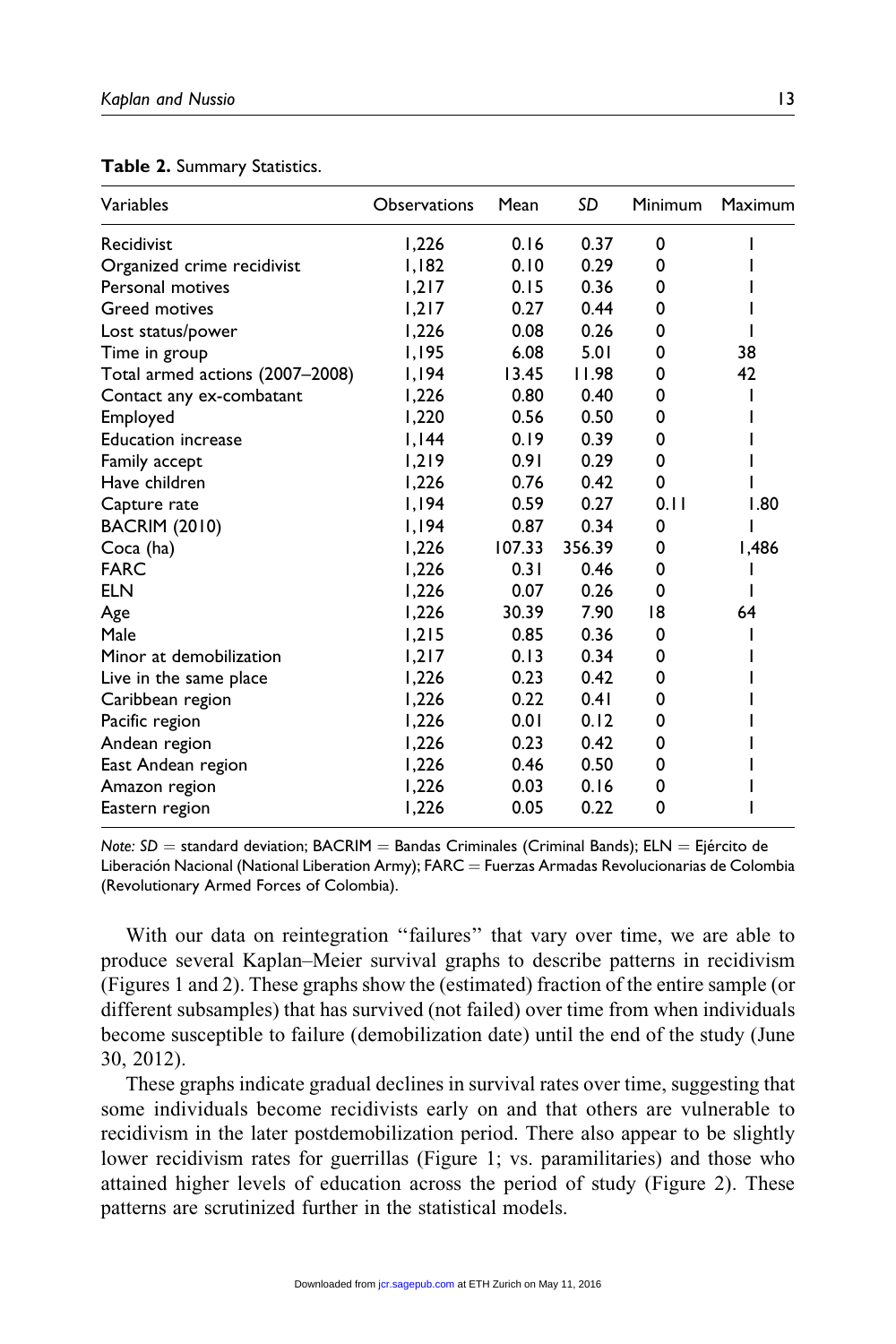

Figure 1. Recidivism estimates by armed group.



Figure 2. Recidivism estimates by education program completion.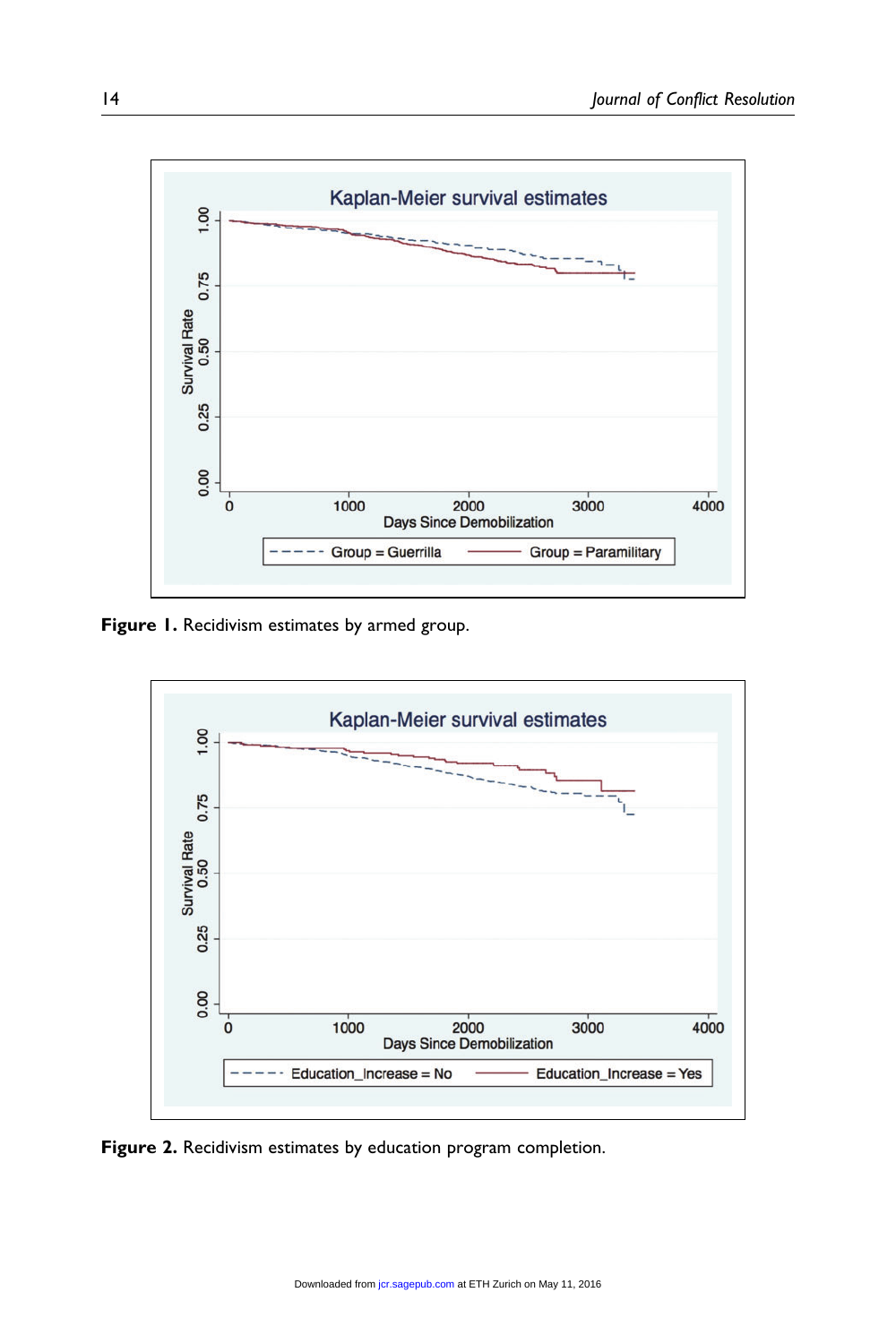#### Independent Variables

To account for economic strain, we include a variable for whether or not the ex-combatants are employed as an indicator for an individual's economic prospects. Jobs and livelihoods are emphasized by a large literature as well as the ACR program as key for economic survival and self-fulfillment and, consequently, preventing recidivism. In some models, we also include a time since demobilization variable to account for the time ex-combatants have had to adapt to civilian life.

To account for the *security dilemma* ex-combatants may face, we include a measure for total armed actions for 2007 and 2008 in each municipio, which is a composite of actions recorded by guerrilla groups and members of the government public security forces from the Colombian vice-presidency's Human Rights Observatory.

We capture the hypothesis about *opportunities and social networks* with three indicators. First, we account for the influence of the spoiler armed groups that emerged after the paramilitary demobilization, commonly referred to as ''criminal bands'' or BACRIM (Bandas Criminales).<sup>16</sup> Many BACRIM are composed of remnant or remobilized paramilitary groups and are frequently involved in illicit activities such as drug trafficking, mining, extortion, and so on.<sup>17</sup> These groups may provide opportunities and entice ex-combatants to return to illegal activities or may create a threatening environment that may drive them to join other bands for protection. We measure the impact of BACRIM through a binary indicator from the Non-governmental Organization (NGO) Indepaz from the first semester of 2010 for whether or not a municipio registered presence of BACRIM. Second, we include a municipality-level measure for coca cultivation to specifically account for drug trafficking as a financial draw for excombatants. Third, to account for the role of ex-combatant networks and the socialization patterns of ex-combatants, we use an indicator for whether individuals reported that they had contact with any ex-combatants.

To account for preferences for a violent lifestyle, we use a personal motives dummy variable to measure whether an individual's motives for originally joining an armed group included power, status, respect, adventure/fun, affinity for firearms, or being rejected for service in the army. We proxy for greed motives with an indicator for whether original motives for joining an armed group included income or promises of money (although this could also indicate previous poverty). We also include an indicator for whether ex-combatants reported feeling a loss of ''power'' or ''status'' in demobilization. We measure the levels of individuals' previous commitment to (and possible indoctrination by) their armed groups with a variable for time in group.

We include two measures about individuals' family lives in the postdemobilization period in line with theories of *social control* that act as restraining forces on recidivism. We include variables for whether individuals feel accepted by their families and whether they have children. To estimate reintegration program effects, we use an education increase variable that measures the progress in education level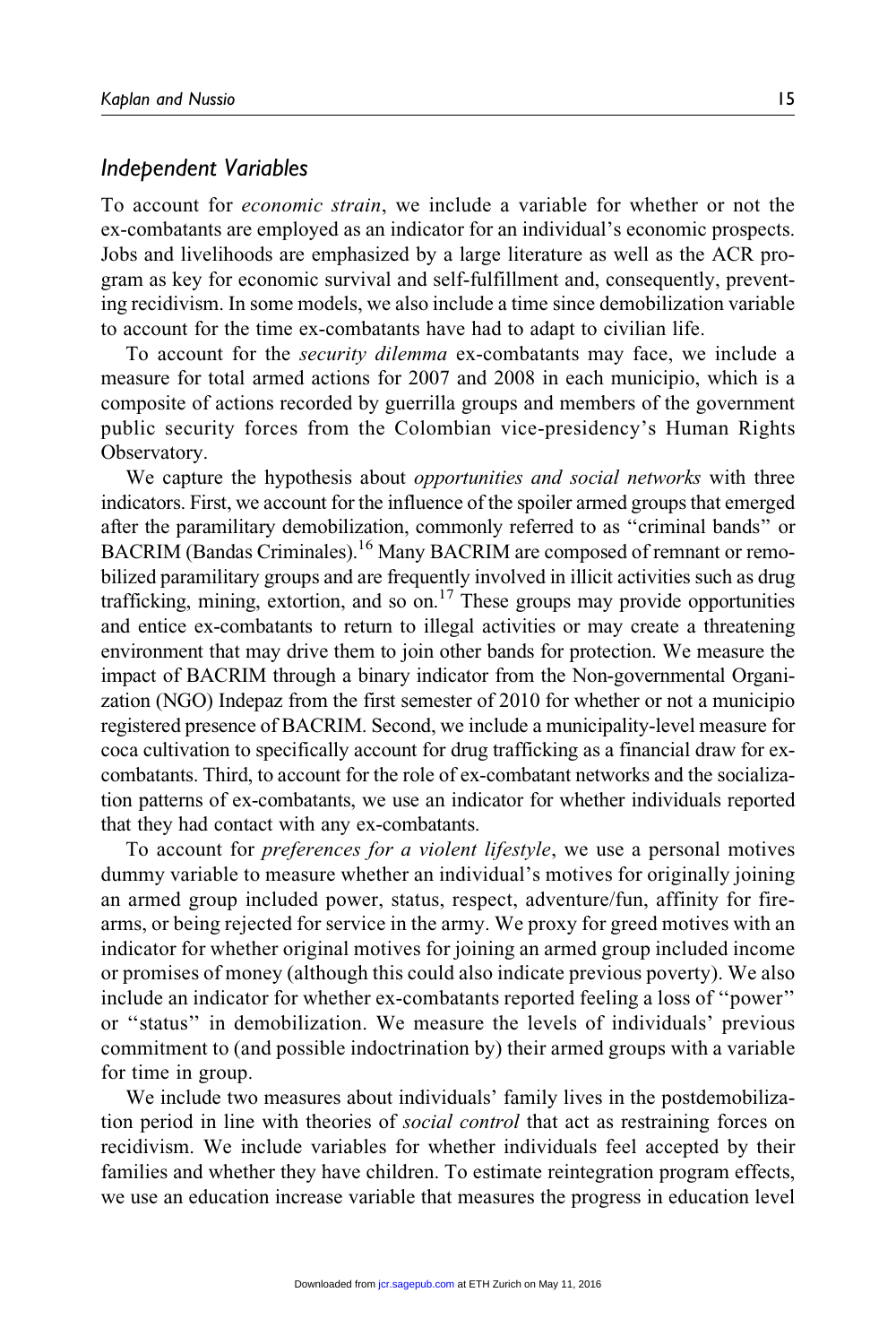between the 2008 survey and 2012 by differencing the survey responses from additional observational data provided by the ACR. This variable is analyzed in a separate section.

## Control Variables

In addition to the variables for our core hypotheses, we include a series of control variables that might also be associated with recidivism. We first include variables for the armed group that an individual previously belonged to, whether the guerrillas (ELN or FARC) or paramilitaries. Guerrillas are likely less prone to recidivism relative to paramilitaries since they were more likely to have fled from their group while paramilitaries demobilized through collective agreements, which some individuals may have opposed (see also Ribetti 2009).

We also include the age and gender of individuals since they are found to be significant predictors of recidivism in the criminology literature and life-course theory, with women and older populations thought to be less likely to return to crime (Greenberg 1985; Pollock 1999). We include an indicator for excombatants who demobilized as minors. Prior studies find that minor excombatants have stronger motivations for revenge and aggressive behavior (Bayer, Klasen, and Adam 2007). We also control for education levels that are indicated by whether individuals graduated high school.

A live same place variable captures whether or not ex-combatants return to live in the towns where they grew up and helps account for possible self-selection into more or less hostile communities or environments. To control for policing capacity (both as deterrence and to normalize arrest probabilities across locations), we include an indicator of the rate of homicide captures at the municipio level. We further include dummies for Colombia's six main geographic regions to account for unmeasured geographical heterogeneity across observations.<sup>18</sup>

#### Modeling Recidivism

With our time-varying observations on ex-combatant captures, we are able to use more sophisticated models for estimating predictors of recidivism than previous studies.<sup>19</sup> We use Cox Proportional Hazard models (also referred to as survival or duration models; see Online Appendix for logit models that predict the probability that an ex-combatant commits a crime). These models estimate how independent variables affect the risk of ''failing'' and becoming a recidivist in a particular moment, conditional on surviving, or not going bad, up until then. We also construct separate sets of models for both ex-paramilitaries and ex-guerrillas since different patterns of socialization within the groups and varying demobilization modalities may have led to different recidivism dynamics. These models have been used in recidivism studies of ex-convicts by criminologists (e.g., Sedgley et al. 2010; Uggen 2000) and can be practical if the right kind of data is available.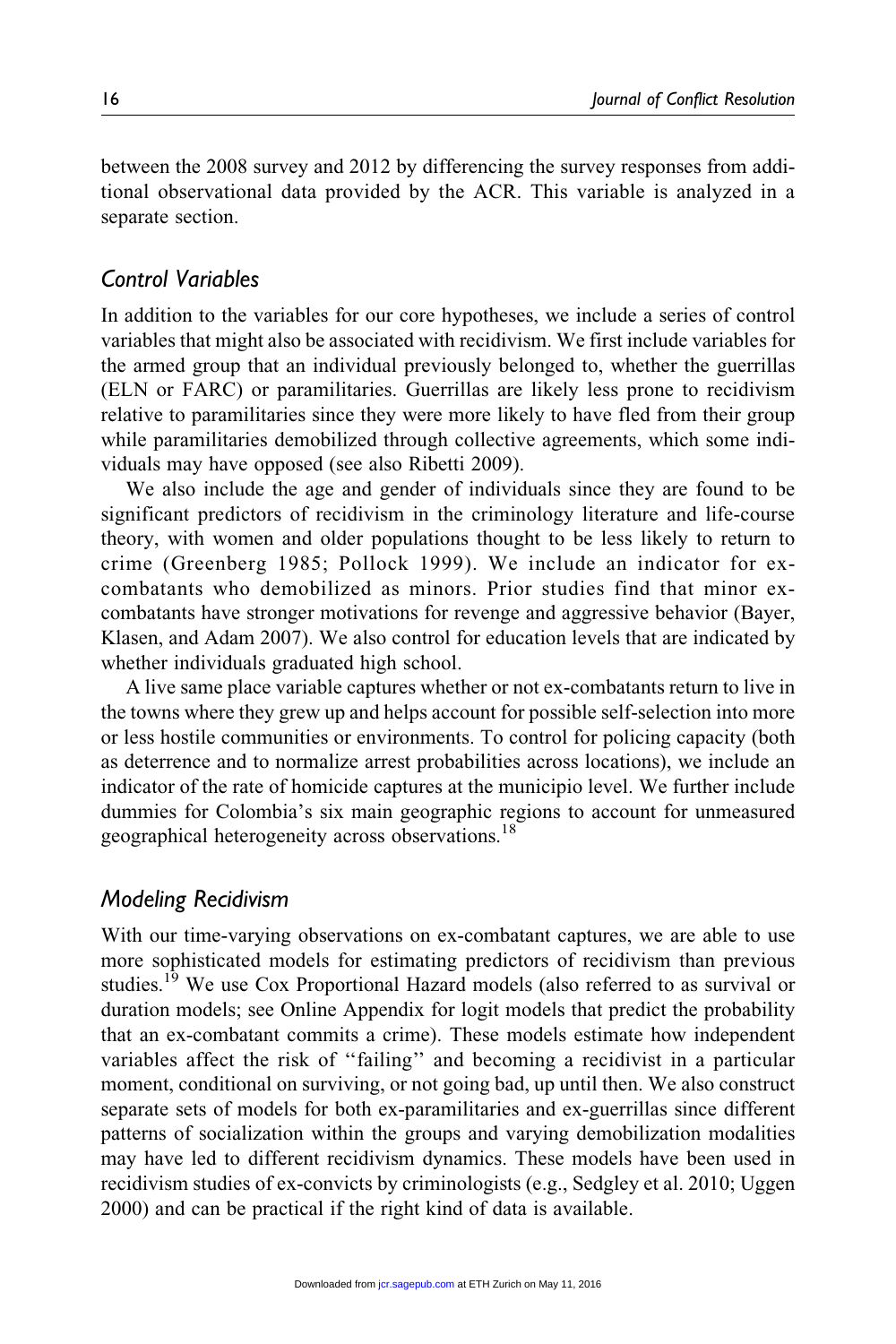|                                        | Model I                   | Model 2                   | Model 3<br>Organized crime | Model 4<br>Organized crime |
|----------------------------------------|---------------------------|---------------------------|----------------------------|----------------------------|
|                                        | Recidivism                | Recidivism                | recidivism                 | recidivism                 |
| Personal motives                       | $1.534^{\dagger}$ (0.359) | $1.570^{\dagger}$ (0.364) | $1.726^{\dagger}$ (0.485)  | $1.755* (0.489)$           |
| <b>Greed motives</b>                   | 1.273(0.287)              | 1.263(0.288)              | 1.160(0.333)               | 1.173(0.339)               |
| Time in group                          | $1.043*$ (0.0212)         | $1.041* (0.0211)$         | $1.077** (0.0260)$         | $1.075**$ (0.0261)         |
| Total armed actions<br>$(2007 - 2008)$ | 0.996(0.0121)             | 0.995(0.0124)             | 0.999(0.0149)              | 0.998(0.0151)              |
| Contact any<br>ex-combatant            | 0.866(0.208)              | 0.877(0.209)              | 0.711(0.200)               | 0.728(0.203)               |
| Employed                               | 0.804(0.147)              | 0.818(0.150)              | 0.936(0.207)               | 0.932(0.208)               |
| <b>Education increase</b>              | $0.654^{\dagger}$ (0.168) | $0.599*$ (0.156)          | $0.409*$ (0.151)           | $0.377**$ (0.141)          |
| Family accept                          | $0.529* (0.147)$          | $0.478**$ (0.132)         | $0.435**$ (0.139)          | $0.411**$ (0.133)          |
| Have children                          | $0.601*$ (0.131)          | $0.573*$ (0.127)          | $0.494**$ (0.134)          | $0.486**$ (0.135)          |
| Capture rate                           | 0.486(0.296)              | 0.527(0.314)              | $0.211* (0.167)$           | $0.241^{\dagger}$ (0.185)  |
| <b>BACRIM (2010)</b>                   | $2.575*$ (1.213)          | $2.711*$ (1.295)          | 2.092 (1.043)              | 2.169 (1.088)              |
| Coca (ha)                              | 1.000(0.0003)             | 1.000(0.0003)             | 1.000(0.0003)              | 1.000(0.0003)              |
| <b>FARC</b>                            | $0.560*$ (0.149)          | $0.535*$ (0.146)          | 0.651(0.209)               | 0.611(0.203)               |
| <b>ELN</b>                             | $0.487^{\dagger}$ (0.209) | $0.476^{\dagger}$ (0.206) | $0.346^{\dagger}$ (0.204)  | $0.339^{\dagger}$ (0.201)  |
| Age                                    | 0.977(0.0152)             | 0.978 (0.0152)            | $0.964^{\dagger}$ (0.0198) | $0.963^{\dagger}$ (0.0195) |
| Male                                   | $3.008*$ (1.304)          | $2.770*$ (1.208)          | 2.272(1.140)               | 2.130 (1.077)              |
| Minor at<br>demobilization             | 0.681(0.232)              | 0.656(0.224)              | 0.703(0.295)               | 0.678(0.285)               |
| Live in the same<br>place              | 0.720(0.183)              | 0.778(0.198)              | 0.812(0.243)               | 0.869(0.259)               |
| Observations                           | 1,011                     | 951                       | 1,011                      | 95 I                       |
| Region effects                         | <b>Yes</b>                | Yes                       | <b>Yes</b>                 | Yes                        |
| Log likelihood                         | $-764.67$                 | $-483.53$                 | $-495.12$                  | $-483.53$                  |

| <b>Table 3.</b> Cox Survival Models of Recidivism. |  |
|----------------------------------------------------|--|
|----------------------------------------------------|--|

Note: Coefficients are hazard ratios. Robust standard errors are given in parentheses. Models 2 and 4 include only individuals who initially had not graduated high school. BACRIM  $=$  Bandas Criminales (Criminal Bands); ELN = Ejército de Liberación Nacional (National Liberation Army); FARC = Fuerzas Armadas Revolucionarias de Colombia (Revolutionary Armed Forces of Colombia).  $\phi$  < .1. \*p < .05. \*\*p < .01. \*\*\*p < .001.

#### Empirical Results

The empirical results for the Cox Hazard models are presented in Tables 3 and 4. For ease of interpretation, the Cox models report exponentiated hazard ratios rather than coefficients, where a ratio greater than one indicates an increase in the risk of recidivism at any given time while values less than one indicate a decrease in the risk of recidivism. All models use robust standard errors. The results show that recidivism can occur through multiple crimes and that there are multiple motives for and pathways to recidivism.

The models confirm that former FARC and ELN are generally less likely to become recidivists relative to former paramilitaries (approximately 50 percent less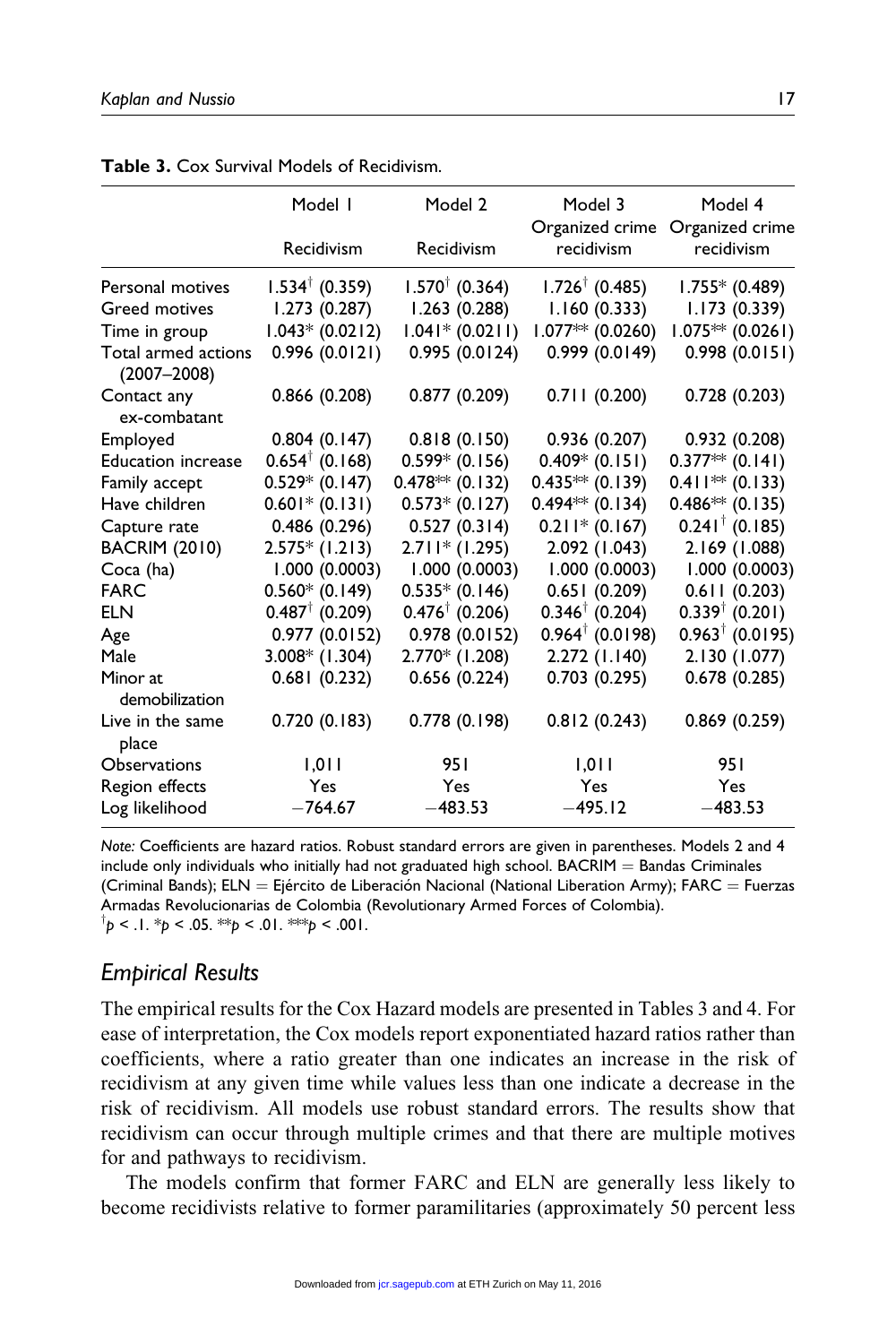|                                 | Model I<br>Recidivism<br>guerrilla | Model 2<br>Recidivism<br>paramilitary | Model 3<br>Recidivism<br>paramilitary |
|---------------------------------|------------------------------------|---------------------------------------|---------------------------------------|
| Personal motives                | 1.696(0.674)                       | 1.329(0.416)                          | 1.292(0.429)                          |
| <b>Greed motives</b>            | 1.954 (1.089)                      | 1.053(0.268)                          | 1.157(0.300)                          |
| Lost power/status               |                                    |                                       | $1.840^{\dagger}$ (0.593)             |
| Time in group                   | 1.068(0.0469)                      | 1.019(0.0280)                         | 1.015 (0.0277)                        |
| Total armed actions (2007-2008) | 1.002(0.0218)                      | 0.986(0.0161)                         | 0.985(0.0165)                         |
| Contact any ex-combatant        | 1.500(0.753)                       | 0.691(0.199)                          |                                       |
| Employed                        | 1.053(0.370)                       | $0.661^{\dagger}$ (0.149)             | $0.605^{\dagger}$ (0.178)             |
| <b>Education increase</b>       | $0.367^{\dagger}$ (0.203)          | 0.722(0.221)                          | 0.722(0.170)                          |
| Family accept                   | 0.641(0.323)                       | $0.485* (0.173)$                      | 0.712(0.224)                          |
| Have children                   | 0.542(0.236)                       | 0.629(0.179)                          | $0.518^{\dagger}$ (0.187)             |
| Capture rate                    | 1.182(1.452)                       | 0.737(0.498)                          | 0.721(0.211)                          |
| <b>BACRIM (2010)</b>            | 6.591(8.522)                       | 1.961(1.097)                          | 0.917(0.618)                          |
| Coca (ha)                       | 1.000(0.0016)                      | 1.000(0.0003)                         | $2.053$ (1.172)                       |
| <b>FARC</b>                     | 1.051(0.569)                       |                                       |                                       |
| <b>ELN</b>                      |                                    |                                       |                                       |
| Age                             | 0.970(0.0413)                      | 0.976(0.0174)                         | 0.977(0.0181)                         |
| Male                            | $3.453^{\dagger}$ (2.533)          | 2.282 (1.202)                         |                                       |
| Minor at demobilization         | 0.711(0.400)                       | 0.697(0.349)                          | 0.674(0.353)                          |
| Live in the same place          | 2.363(2.474)                       | $0.609^{\dagger}$ (0.164)             | 0.652(0.178)                          |
| <b>Observations</b>             | 384                                | 602                                   | 548                                   |
| Region effects                  | Yes                                | Yes                                   | Yes                                   |
| Log likelihood                  | $-164.74$                          | $-503.78$                             | $-472.64$                             |
|                                 |                                    |                                       |                                       |

Table 4. Cox Survival Models of Recidivism by Armed Group.

Note: Coefficients are hazard ratios. Robust standard errors are given in parentheses. Model 3 includes only male paramilitaries. BACRIM = Bandas Criminales (Criminal Bands); ELN = Ejército de Liberación Nacional (National Liberation Army);  $FARC = Fuerzas Armadas Revolucionarias de Colombia$ (Revolutionary Armed Forces of Colombia).  $\phi$  < .1. \*p < .05. \*\*p < .01. \*\*\*p < .001.

likely than paramilitaries according to model 1 and the logit models given in the Online Appendix), as are women (64 percent less likely), and those with social and familial restraints, such as those who have children (40 percent less likely), or report being accepted by their families (47 percent less likely). An ex-paramilitary's account underscores this restraining power of having a family in later phases of reintegration, ''If I don't find any work these days, I will go back again. I have nothing to lose since I have no wife, no children, no nothing.''20 Relatedly, and parallel to the criminology literature, being older also decreases recidivism (not shown; being older is collinear with having children and is only significant when it is excluded). Former paramilitary commander, alias El Alemán, affirmed this pattern when he said, ''An old guy like me at 42, after being in war from 19 to 32 years old and then 9 years in prison, I'd have to have shit for brains [literally, have "mental diarrhea"] to take up arms again" (VerdadAbierta.com 2015).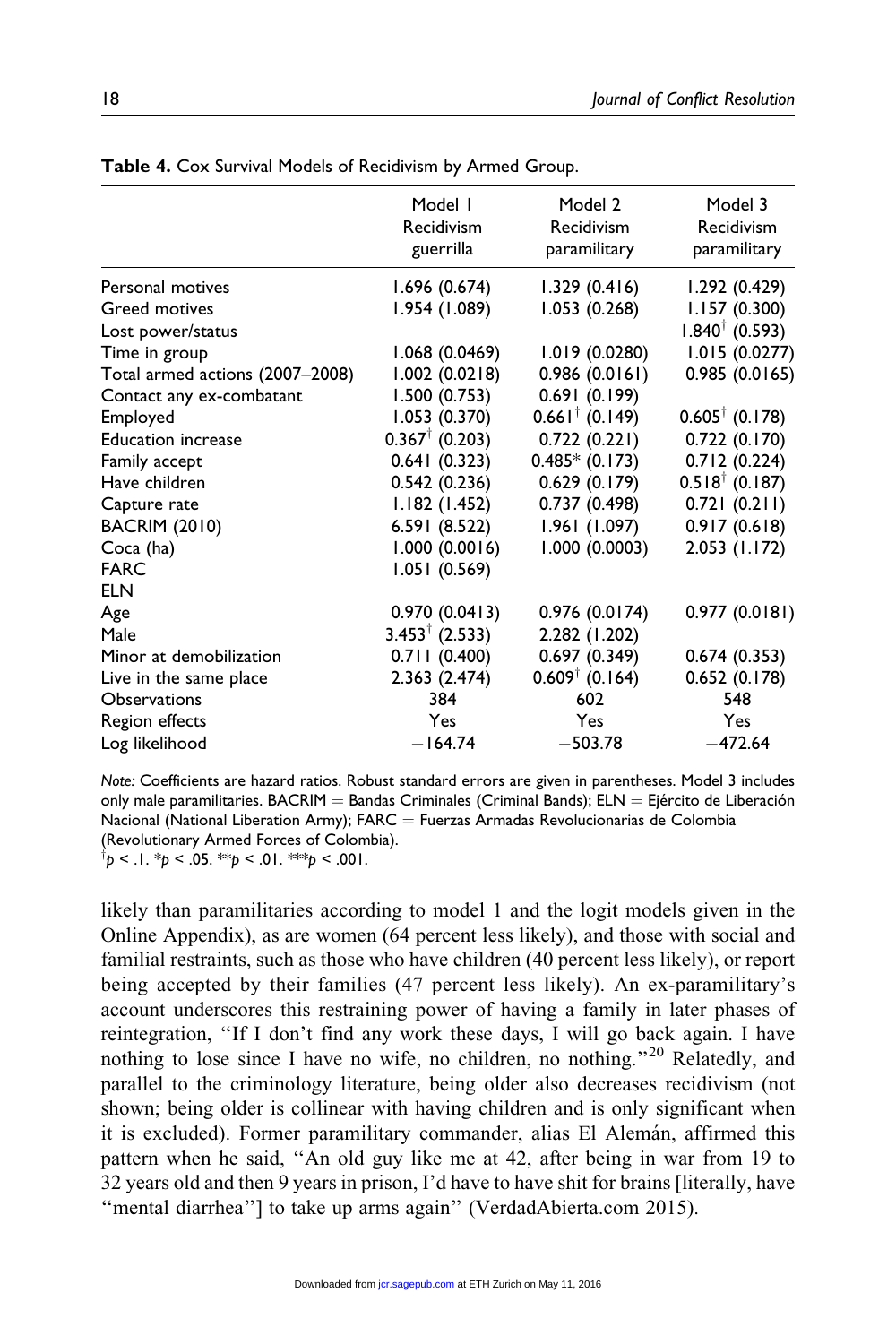Increased educational attainment, as indicated by completing high school while in the ACR program, is also associated with lower recidivism. Police presence, reflected by the police capture rate by municipio, also appears to reduce recidivism, although it is only statistically significant in models 3 and 4 (for organized crime). Its inclusion does not substantively alter the results of other variables.

Factors that are strongly and significantly associated with increased recidivism include strong personal motives for initially joining an armed group (53 percent more likely), the time spent in an armed group, and presence of BACRIM (158 percent more likely). The correlation of personal motives with recidivism adds confidence to the validity of our outcome variable since, if ex-combatants are time-consistent, strong initial tendencies toward illegality should predict later crimes and arrests. A feeling of loss of ''status'' or ''power'' in demobilization is also associated with increased recidivism (84 percent more likely) among male paramilitaries (though not guerrillas) at near conventional levels of significance (model 3 of Table 4;  $p < .06$ ).<sup>21</sup> These factors suggest that some hardened ex-combatants may be especially prone to recidivism.

BACRIM presence has a stronger effect than the total armed actions variable and suggests an explanation of opportunities for criminal activity over mere personal insecurity (even after controlling for the capture rate). As one respondent observed, government support can pale in comparison to what some might be able to earn with armed bands, as one was receiving ''almost three million pesos per month [\$1,500 USD].'' By contrast, the ACR payments were far lower, ''Here [at the ACR], they give you 400,000 pesos [\$200 USD]. Imagine the difference of three million pesos!''<sup>22</sup> Despite the nonsignificance of the total armed actions and contact any ex-combatant variables, security dilemmas and preexisting networks might still be related to reengagement in violence, as an account from an ex-paramilitary in Tierralta illustrates, ''When the killings of the demobilized people began, the majority of us [ex-combatants] were thinking about regrouping ourselves and entering the group for protection."<sup>23</sup>

Returning to live in the same place as prior to joining an armed group is not significant, as returnees are no more inclined to be recidivists in their communities than newcomers (per model 2 of Table 4, some paramilitary returnees in fact may be less inclined). It is therefore unlikely that a strong selection process is at play whereby individuals with greater proclivities for returning to illegal activities are sorting out to more dangerous locales. If anything, living in the same place is associated with lower recidivism, perhaps due to greater family ties, as many returnees reported seeking out their families.

The results also contain some surprising nonfindings. We find no significant general effect of employment on recidivism, even though many reintegration programs emphasize jobs for successful reintegration. However, when the sample is disaggregated according to previous armed group, a differential effect of employment on recidivism emerges: having a job does not appear to affect recidivism of former guerrillas (model 1 of Table 4) but is negatively associated with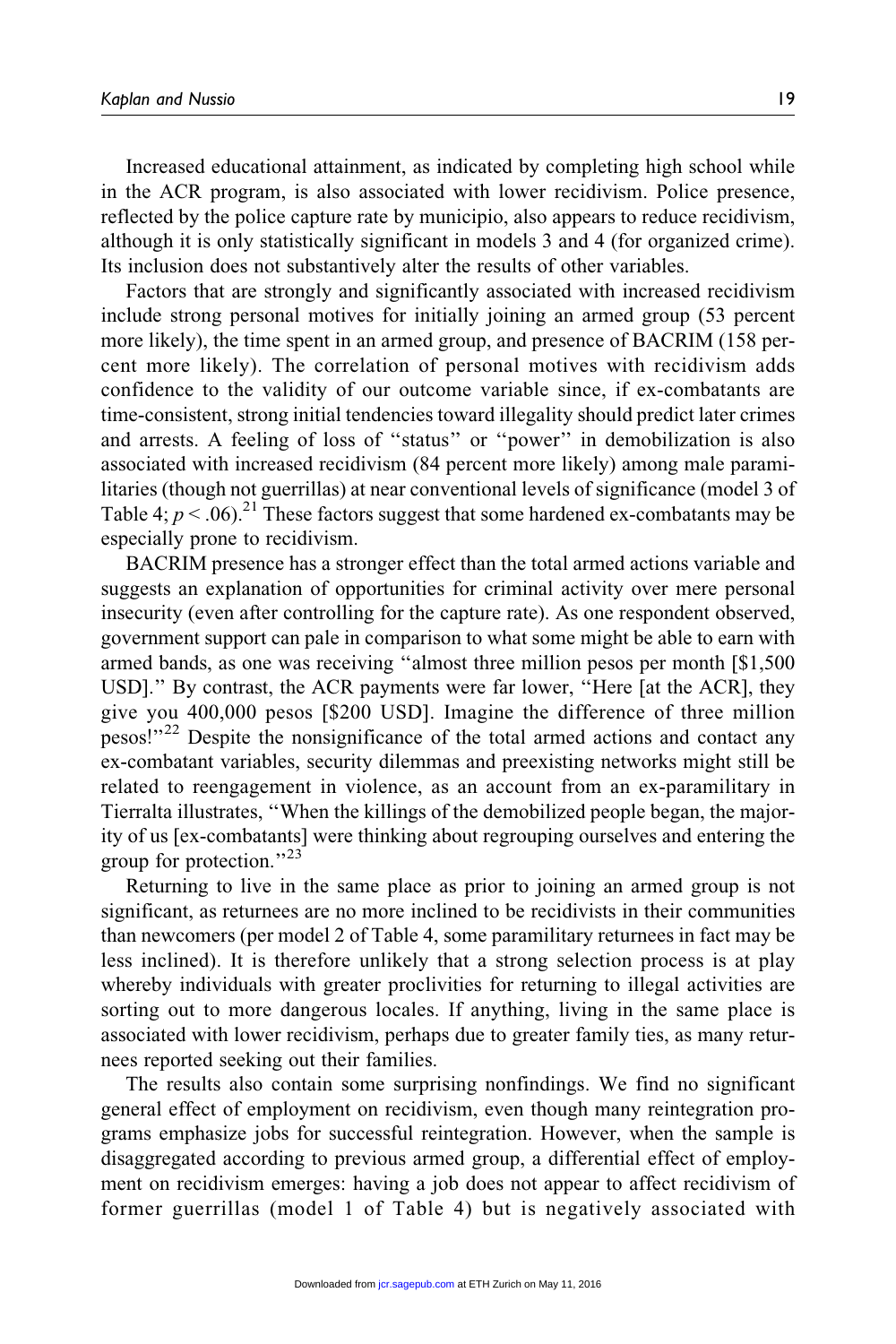ex-paramilitary recidivism at  $p \le 0.1$  (model 2 of Table 4). This is consistent with claims that paramilitaries are generally more economically motivated while guerrillas tend to be more ideologically motivated (according to the FIP survey, while active, paramilitaries were more than three times more likely to receive salaries than guerrillas, see Online Appendix). One explanation for the limited effect of employment may be that ACR support helps alleviate economic strain for unemployed ex-combatants. As an ex-paramilitary trying to stay on the right side of the law noted, ''I depend on the government's help almost 100 percent, because at the moment we haven't got any employment, we have nothing."<sup>24</sup>

Illegal economic activities are common in Colombia, but greed motives are also not associated with greater recidivism, even though some of the recidivists in the sample were arrested for economic crimes, such as extortion or drug trafficking, and some interviews refer to such activities. Similarly, whether coca is grown in the municipio where an individual resides does not significantly predict increased recidivism after controlling for BACRIM presence. Ex-combatants who demobilized as minors are less likely to commit crimes, but not significantly. Associating with other ex-combatants is also not significant and does not appear to necessarily place an individual at greater risk of recidivism.

These results are largely consistent across model specifications and whether using the regular crime outcome variable in models 1 and 2 in Table 3 or the more restrictive organized crime variable in models 3 and 4. The results related to family and demographic predictors are consistent with criminological findings from Colombia (Klevens et al. 2000). However, the results for personal motives, time in group, and BACRIM comprise drivers that are specific to ex-combatant recidivism. The models also indicate which individuals in the sample have high propensities to commit crimes and be captured and are the next likely recidivists.

## Testing ACR Reintegration Program Effects

With our survey data, we are able to examine some reintegration program variables to see whether specific kinds of program interventions are associated with the calculus of ex-combatants to return to crime.<sup>25</sup> One of the ACR program's core components is remedial education to bring reintegrating fighters up to basic levels of educational attainment (consisting of six modules). Many ex-combatants had disadvantaged childhoods and came out of their respective armed groups with low levels of education (90 percent of those sampled had not graduated high school). As an indicator for the ACR's education program, we are able to calculate an education level increase variable by differencing responses about levels of educational attainment from the time of demobilization, the time of the survey, and the time of censoring. According to this variable, 19 percent of our sample went on to obtain their high school equivalency through the ACR program.

The models in Table 3 show that individuals who obtained their high school diplomas during their reintegration process between 2008 and 2012 were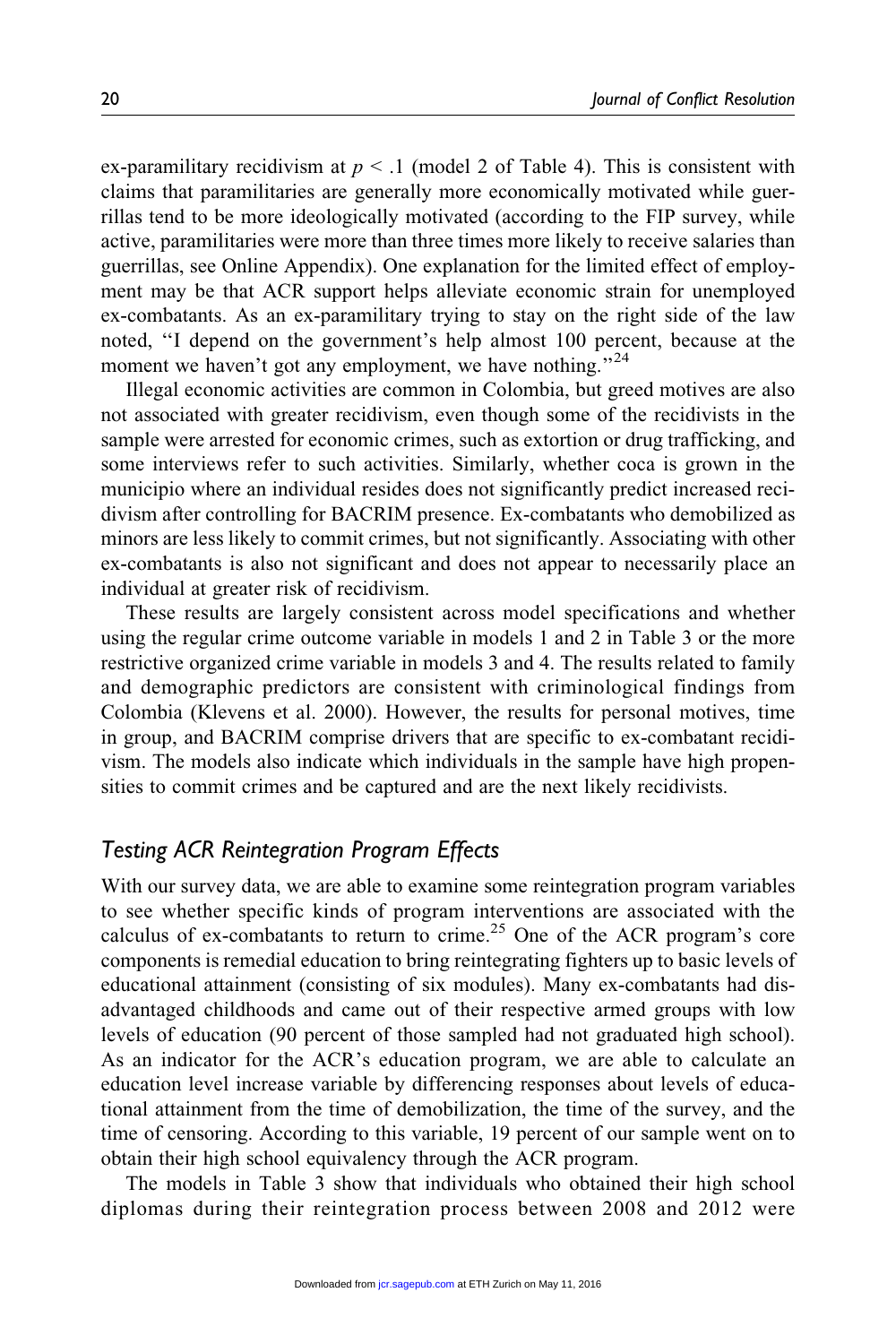significantly less likely to return to crime than those who did not. Educational attainment is associated with decreased recidivism for former guerrillas (Table 4, model 1) but not for former paramilitaries (Table 4, model 2; perhaps because guerrillas had lower average initial levels of education and were younger). However, the education increase variable could perhaps reflect the self-selection of individuals into (or out of) education programs, indicating the outcome of recidivism (or reintegration failure), rather than a predictor of recidivism (e.g., if individuals decided not to pursue education because they wanted to commit crimes). We acknowledge this concern but believe it is reduced by controlling for the various personal reasons for recidivism in the regression models (such as family ties and motives for joining armed groups).

To further address selection issues, we use a propensity score matching technique to compare recidivism outcomes across individuals with similar likelihoods of participating in the education program. We match individuals on observable characteristics using a probit model of the full specification of independent variables from the previous models and compare the difference in recidivism (capture) rates across the treated and untreated groups.<sup>26</sup> The matching model in Table 5 shows that initial levels of education, age, gender, and being a minor are significant predictors of obtaining a high school degree. The results in Table 6 indicate that there is a sizable and significant difference in recidivism rates among education-treated and untreated individuals, with those obtaining a diploma 44 percent less likely to commit crimes.

The importance of education programs is consistent with additional survey responses of ex-combatants about different aspects of the ACR program and interview accounts (Figure 3). When asked, ''what part of the program has been most helpful for your reintegration?", a plurality of 28 percent cited the ACR's basic education program (an additional 11 percent cited technical training). Similarly, a majority of ex-combatants (56 percent) stated that a main advantage of demobilizing is being able to study (more than any other response). The education program is popular because, as one ex-combatant reported, there is a large need and demand for it, ''I lack education, and there's not even work on construction sites. I survive thanks to the help of the government."<sup>27</sup> Additionally, as noted by another ex-combatant, the reintegration program and employment can come and go while education provides basic and lasting skills, ''This [reintegration program] won't last forever. But, if I finish my studies, I'll always have that. I'll be able to get by, find a job, and improve my quality of life."<sup>28</sup>

Some people reported frustration with the implementation of other ACR program elements, such as humanitarian assistance payments (some payments were delayed) and seed capital for business projects. However, according to our data, varying access to these programs and complaints about them are not significantly associated with either a lower or greater likelihood of committing crime (perhaps because complaints could also indicate some minimal level of engagement in the program).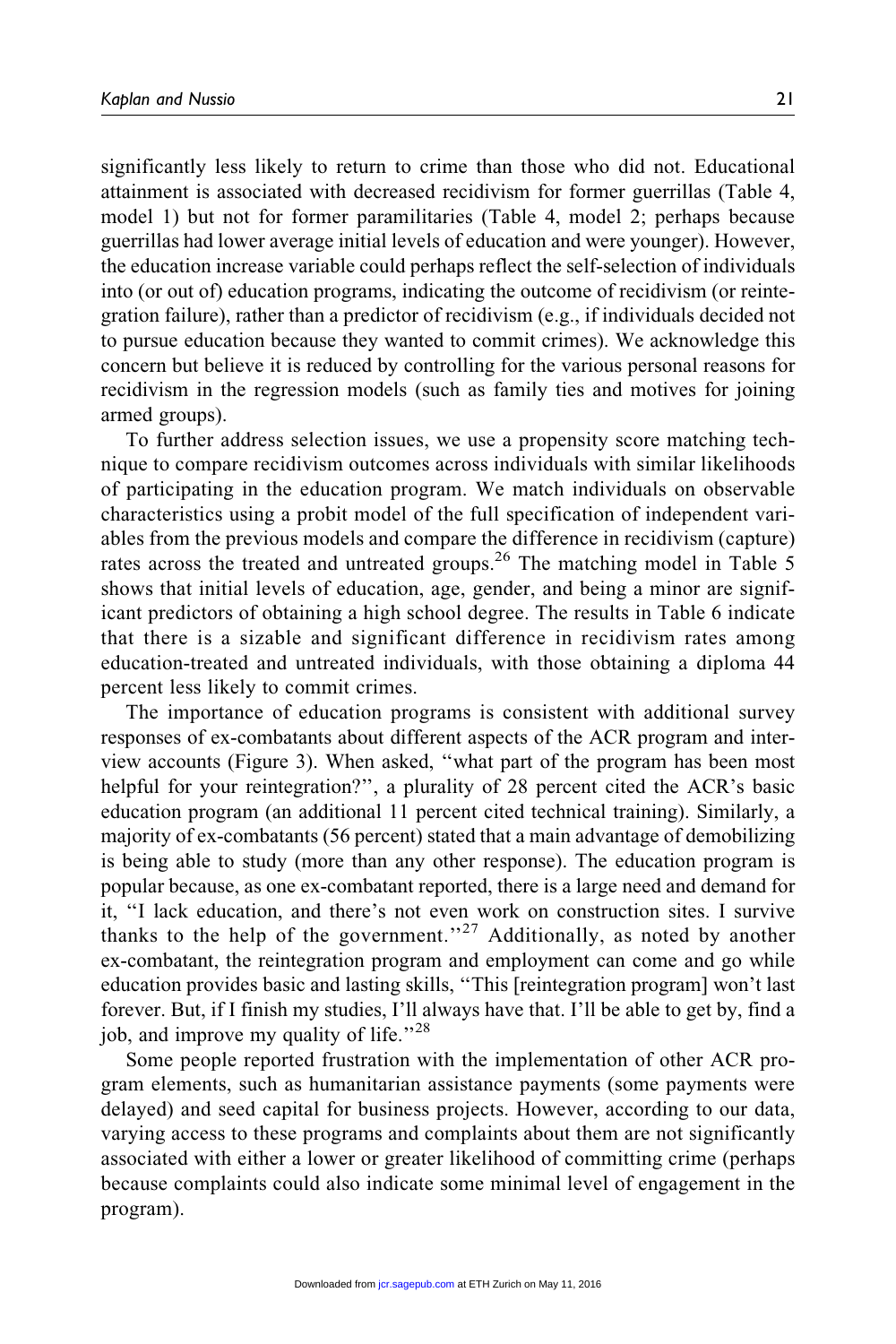|                                   | <b>Education increase</b>    |
|-----------------------------------|------------------------------|
| Personal motives                  | 0.140(1.00)                  |
| <b>Greed motives</b>              | $-0.029(0.24)$               |
| Time in group                     | 0.004(0.38)                  |
| Total armed actions (2007–2008)   | 0.002(0.30)                  |
| Contact any ex-combatant          | 0.090(0.71)                  |
| Employed                          | $-0.150(1.43)$               |
| Education level at demobilization | $0.441(7.87)$ **             |
| Family accept                     | $-0.096(0.54)$               |
| Have children                     | $-0.332(2.74)$ **            |
| Capture rate                      | $-0.189(0.62)$               |
| <b>BACRIM (2010)</b>              | 0.271(1.37)                  |
| Coca (ha)                         | $-0.000(0.97)$               |
| <b>FARC</b>                       | $-0.173(1.21)$               |
| <b>FLN</b>                        | 0.123(0.58)                  |
| Age                               | $0.022$ $(2.73)$ **          |
| Male                              | $-0.521(3.60)$ **            |
| Minor at demobilization           | $0.464$ (2.80) <sup>**</sup> |
| Live in the same place            | $-0.033(0.25)$               |
| Region effects                    | Yes                          |
| N                                 | 982                          |

|  |  | Table 5. Propensity Matching for Education Increase. |  |  |  |
|--|--|------------------------------------------------------|--|--|--|
|--|--|------------------------------------------------------|--|--|--|

Note: Sample includes only individuals who had not initially completed high school. BACRIM  $=$  Bandas Criminales (Criminal Bands); ELN = Ejército de Liberación Nacional (National Liberation Army); FARC  $=$  Fuerzas Armadas Revolucionarias de Colombia (Revolutionary Armed Forces of Colombia).  $\uparrow p$  < .1. \* $p$  < .05. \*\* $p$  < .01.

| Variable sample       | Treated | Controls | <b>Difference</b> | t statistics |
|-----------------------|---------|----------|-------------------|--------------|
| Unmatched             | 0.09    | 0.13     | $-0.05$           | $-1.79$      |
| <b>Recidivism ATT</b> | 0.09    | 0.15     | $-0.06*$          | $-2.46$      |

Table 6. Average Treatment Effect of Education Increase on Recidivism.

Note: ATT = average treatment effect on the treated;  $* = p < .05$ .

# Conclusion and Implications

This study adapted a new method to evaluate the drivers of the recidivism of ex-combatants in the context of DDR programs. The improved techniques were applied to a representative sample of former guerrillas and paramilitaries in Colombia to take some of the guesswork out of measuring recidivism, perhaps the most harmful form of reintegration failure at the individual level. We developed a comprehensive theory about recidivist behavior, and our analysis indicates that it is shaped by a mix of both driving and restraining factors.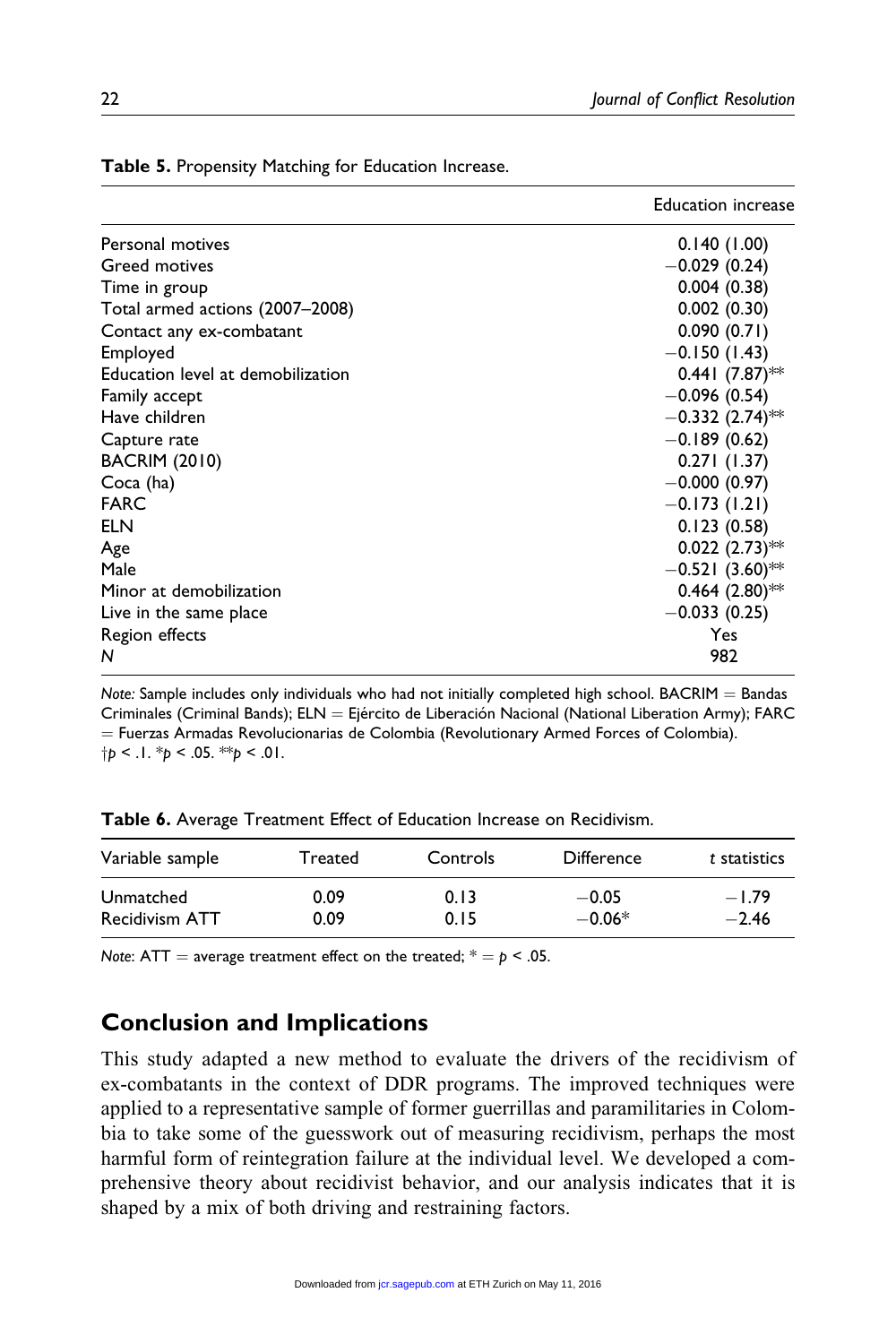

Figure 3. Ex-combatant perceptions of the reintegration program according to responses to the question, ''What part of the program has been most helpful for your reintegration?''

First, we find that an increased likelihood of recidivism is strongly associated with strong personal motives for initially joining armed groups (indicating an enduring preference for a violent lifestyle) and the amount of time spent in such groups. Consistent with an opportunities theory from criminological studies, living in the midst of criminal bands can lure ex-combatants into crime and increases the likelihood of recidivism. Second, in line with the restraining forces posited by social control theories, ex-combatants may have stronger prospects for successful reintegration (and less recidivism) if they have strong family ties, have children, and are deterred by effective policing. In some cases, drivers may be mediated by restraints, as, for example, long tenures as combatants may be mediated by the recidivismreducing effect of ageing out of crime.

Some conventional explanations found little or no support. Only partial support was found for indicators of economic strain, with a weak association between employment and recidivism only among ex-paramilitaries, perhaps because of the financial support provided by the reintegration program. There is also little evidence that recidivism is the result of a security dilemma that ex-combatants may face, except in the interview accounts from rural areas (in part because many ex-combatants settle in urban areas, where open military contestation and combat is not a factor). Still, by improving upon the previously used perceptual measures of recidivism with behavioral, dynamic measures, we were able to identify crosstemporal variation in vulnerabilities in the postdemobilization phase for ex-combatants—with steady risks even several years after demobilization—that previous studies could not.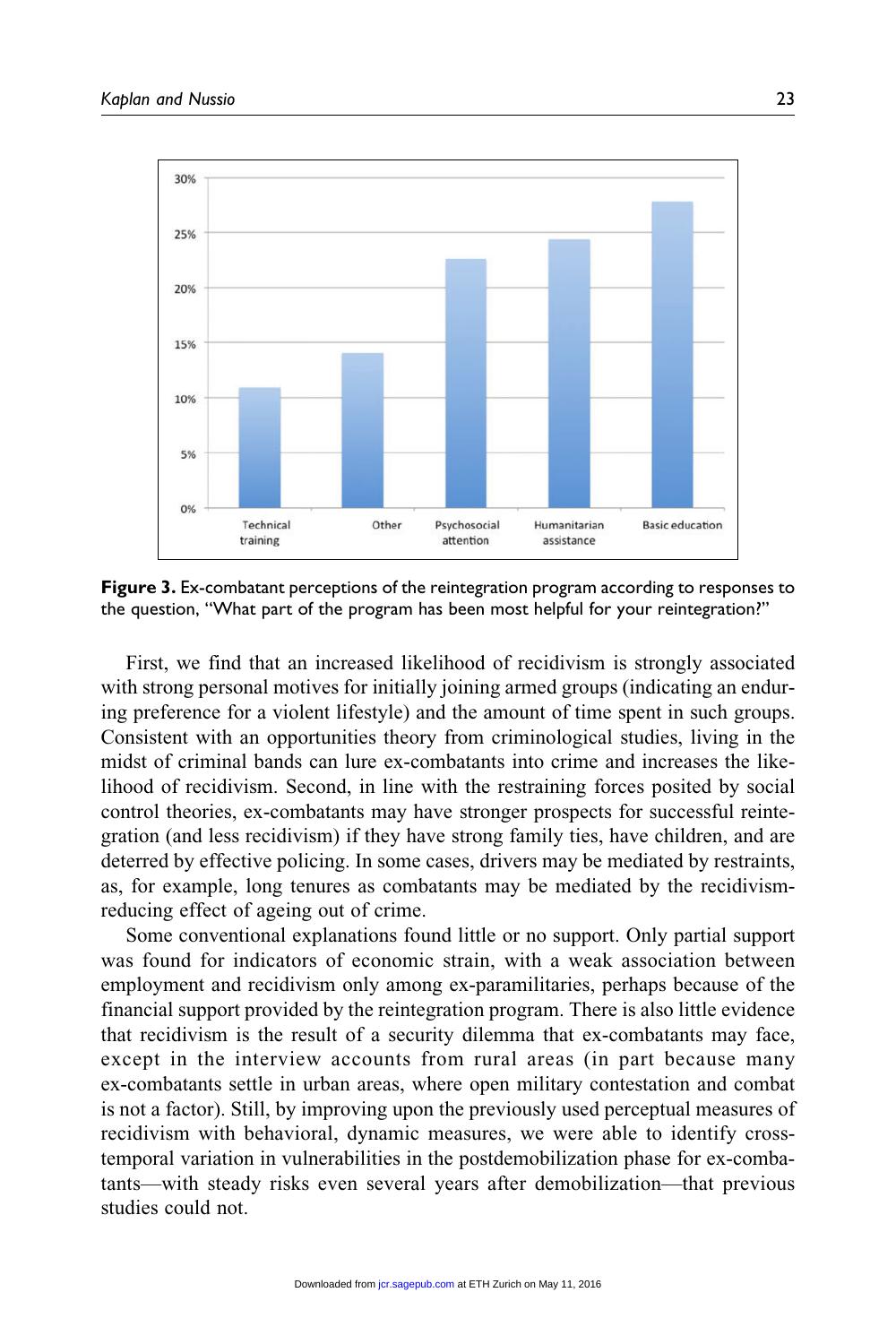This study holds important policy implications for Colombia as the ACR continues to make adjustments to its programs to reintegrate fighters and the government negotiates a peace agreement with the FARC. First, it highlights recidivism differences across armed groups. There are overall lower risks for guerrillas than paramilitaries, in part because guerrillas are more likely to have fled their groups and do not want to return to them. Some recidivism factors also vary across groups, so DDR should be tailored to group-specific needs. For instance, guerrillas, tending to be poorer and less educated, may be more influenced by educational opportunities, while paramilitaries may be more influenced by employment opportunities.

Second, the findings provide warning signs for which kinds of individuals from the FARC might be vulnerable to recidivism. Individuals with weak family ties, inclinations toward violence because of their combatant baggage, antisocial personality traits, strong motives for originally having joined the group, or that suffer loss of status or prestige may merit special attention from DDR programs.

Third, the findings call for a gender-sensitive approach to reintegration. Men are significantly more prone to recidivism than women, and their feelings of loss of status after demobilization can be emasculating and turn into emotional impulses toward illicit activities. While women may not present great recidivism risks, they also have unique reintegration challenges that must be addressed, including, in some instances, recovering from sexual violence.

Fourth, the findings also suggest that some interventions can help keep people on the right path. Education programs are valued by ex-combatants and appear to aid them in the following alternative life paths. Programs should also look beyond the individual ex-combatant and focus on strengthening families as a key mechanism of restraint. This may include facilitating the return of some ex-combatants (especially former paramilitaries) to live near their families so they rejoin their prewar social networks. Psychosocial screening and counseling may help some ex-combatants come to terms with their new situations or loss of status, or address hardened excombatants who spent significant time in armed groups. Lastly, since policing is found to play a role in deterring severe, organized crimes (which could be stepping stones to broader collective remobilization), additional policing may be prudent in areas with concentrations of ex-combatants.

These findings have special applicability for dealing with the growing threat of (and limiting rerecruitment to) the criminal bands, or BACRIM, in Colombia that are partially composed of ex-combatants. Efforts to limit recidivism of both existing paramilitary ex-combatants and a new influx of FARC ex-combatants can help limit the growth of criminal bands and ensure they do not fill any security vacuum that might arise from a FARC demobilization. However, questions remain about how similar existing members of the FARC are to the pool of ex-combatants currently participating in ACR programs. Current members of the FARC may share similarities with FARC ex-combatants, but could also share similarities with the collectively demobilized paramilitaries if they end up demobilizing in the same manner.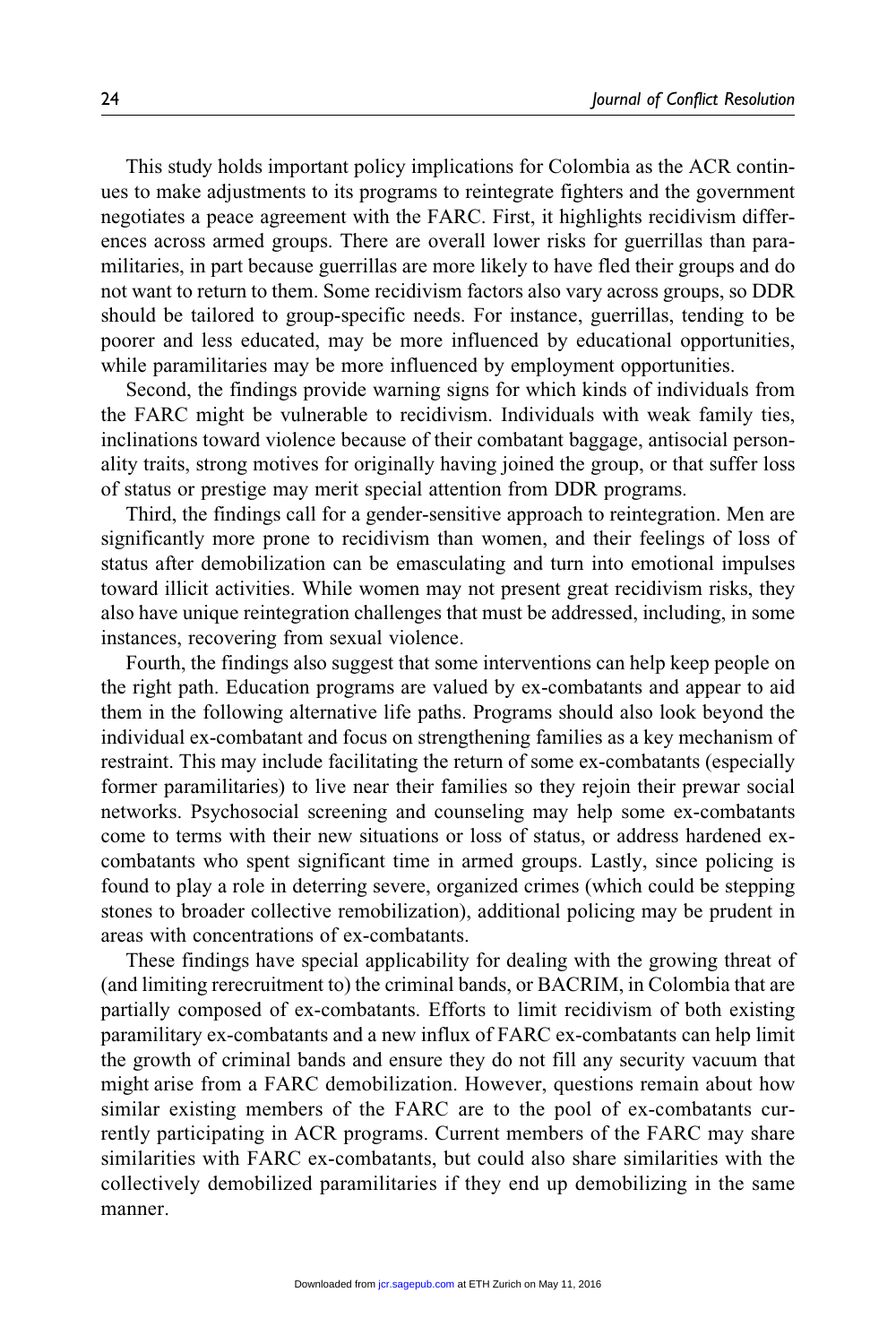The findings have implications for other conflicts as well, especially as states increasingly focus on Countering Violent Extremism (CVE), since individuals who have taken up arms once may be prime candidates to do so again. Indeed, recidivism has posed a challenge in postconflict cases from El Salvador (Guáqueta 2009) to Côte d'Ivoire (Human Rights Watch 2014). The findings may travel well to settings where there are continuing challenges with reintegration and at least moderately effective police forces. In general, the findings about the common restraining factors of family ties, age, and policing are likely important in many different contexts. However, particular findings may only travel to the extent that DDR programs in other countries are implemented similarly. For instance, employment may be relatively more helpful for suppressing recidivism where DDR programs are weak but was not found to be widely helpful in Colombia, perhaps because of the base level of humanitarian assistance provided by the ACR. Colombia is also distinct for having executed DDR programs during ongoing armed conflict, which may heighten security threats to ex-combatants and increase opportunities for recidivism relative to postconflict settings. Our findings may therefore be more generalizable to countries implementing reintegration programs prior to the cessation of hostilities, such as Afghanistan and the Philippines.

To further develop the methodology we use here, future studies and designs of DDR programs should consider monitoring programs to survey the same ex-combatants over several waves and that can be fused with police records. Extended periods of study will help provide greater insight into ex-combatants' long-term prospects for either recidivism or reintegration.

#### Acknowledgments

We are grateful to the Fundación Ideas para la Paz and Juan Carlos Palou as well as the Agencia Colombiana para la Reintegración for making their data available. We thank Desha Girod, Dean Piedmont, Jake Shapiro, and Fredrik Uggla for valuable comments. We also thank participants at the APSA, ALACIP, and Jan Tinbergen conferences and seminar participants at Stockholm University, Universidad de los Andes, and the University of Denver for their feedback.

#### Authors' Note

Both the authors contributed equally to this work. All translations are by the authors from the Spanish. All mistakes are our own. Replication files and Online Appendix are available on the journal website and at [http://mysite.du.edu/](http://mysite.du.edu/~okaplan2) $\sim$ [okaplan2](http://mysite.du.edu/~okaplan2).

#### Declaration of Conflicting Interests

The authors declared no potential conflicts of interest with respect to the research, authorship, and/or publication of this article.

#### Funding

The authors disclosed receipt of the following financial support for the research, authorship, and/or publication of this article: Oliver Kaplan was supported by a postdoctoral fellowship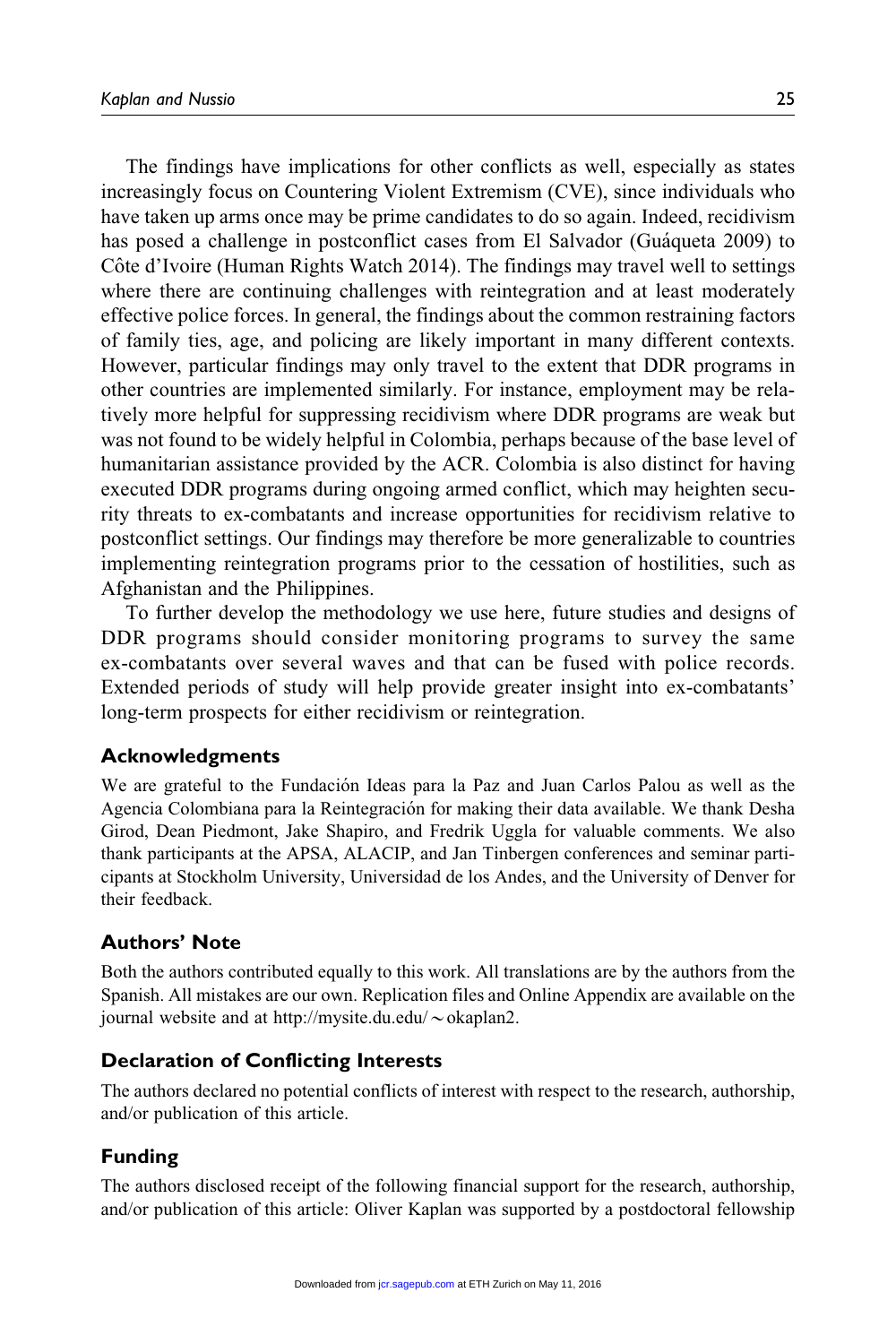from the Empirical Studies of Conflict project and the US Department of Defense Minerva Research Initiative (Air Force Office of Scientific Research grant no. FA9550-09-1-0314). Enzo Nussio was supported by a Swiss National Science Foundation Prospective Researcher Fellowship.

## **Notes**

- 1. We follow criminologists in taking ''recidivism'' to reflect repeat offenses, which need not be the same as the crime originally committed. Some crimes by ex-combatants in Colombia may presage broader political conflict more than others.
- 2. Fundación Ideas para la Paz (FIP 2014) recently estimated a recidivism rate of 24 percent, calculated for a longer time period.
- 3. Contrasting accounts by McEvoy and Shirlow (2009) based on Northern Ireland suggest ex-combatants have strong leadership potential and can contribute to peacebuilding processes.
- 4. FARC: 13.691, ELN: 2889, AUC: 3682, and other armed groups: 486.
- 5. Since 2011, Colombian Agency for Reintegration.
- 6. See Online Appendix for survey questions used in our analysis. This survey was also used in earlier studies by Kaplan and Nussio (2015) and Oppenheim et al. (2015).
- 7. Similar to other studies on ex-combatants, our sample does not include the approximately 17,000, demobilized fighters who did not participate in the High Advisory for Reintegration (ACR) program in 2008.
- 8. Sampling procedures are described in "Encuesta a desmovilizados, Ficha técnica (technical sheet)," FIP Bogotá, June 2008.
- 9. It is unfortunately not possible to identify the type of sampling used for each subject in the database since some individuals in the populations who were oversampled using the secondary procedures were included in the initial random sample as well. However, our results are robust to the exclusion of the subpopulations that were less likely to have been sampled randomly.
- 10. The ACR distinguishes between ''proven'' and ''potential'' recidivism. Proven recidivists have been convicted for a crime or killed in battle with government forces. Potential recidivists were caught in the act of a crime or are facing trial. Our set of recidivists includes seventy-four proven and ninety-nine potential recidivists as well as an additional twenty-four arrested but unclassified ex-combatants.
- 11. The reintegration program was executed by the Ministry of Interior Affairs until 2006.
- 12. The matching techniques used by the ACR to join the sample of individuals with their police records left 259 individuals unmatched. These are missing observations in the final data set. Balance tests are conducted in the Online Appendix to compare the aggregate characteristics of the matched and unmatched samples. Robustness tests indicate that results are consistent in models that include matched individuals identified as being most similar to unmatched individuals.
- 13. Interviews were translated from the Spanish and edited for clarity.
- 14. Forty-seven individuals are recorded as having committed multiple crimes. Our data only report information on each person's last crime, not earlier crimes. Our tests are robust to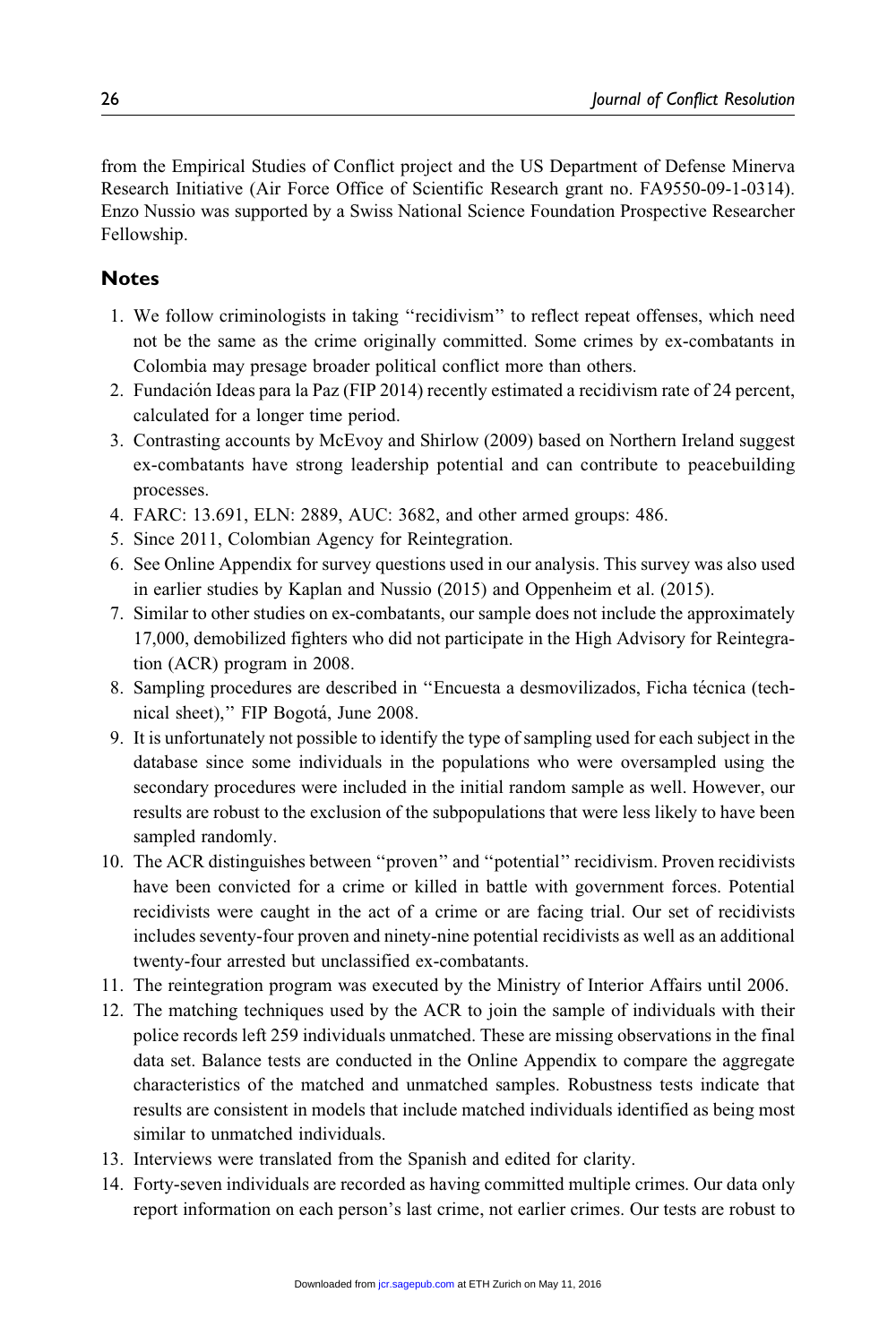the inclusion of only individuals who committed one crime or no crimes, although this limits the sample.

- 15. According to the police data, thirty-two individuals in our sample were killed between being surveyed in 2008 and the end of the arrest data in mid-2012. These individuals consist of 2.6 percent of our sample, reflecting an ex-combatant homicide rate of 2,610 per 100,000 ex-combatants (this rate is about 100 times higher than the average homicide rate for all Colombians).
- 16. The total armed actions and criminal bands (or BACRIM) variables also help account for potential variation in the likelihood of being arrested (and thus appearing as a recidivist in our sample) across different regions of the country.
- 17. There is a contention about whether the armed groups that emerged after the demobilization of the AUC are pure BACRIM or also pursue limited political goals (Human Rights Watch 2010).
- 18. Results are also robust to the inclusion of department effects for the twenty departments where respondents resided.
- 19. Approximately one-quarter of recidivists (fifty-seven) were captured after demobilization but prior to the 2008 survey. We assume the survey responses of these individuals to questions about fixed (time invariant) personal characteristics are likely valid (e.g., ''when were you born?'') and include them in the regression models. However, in robustness tests, we omit these individuals because their postcapture survey responses may be affected by having been captured (or may not be correlated with the precapture conditions). The results are consistent.
- 20. Interview with ex-paramilitary in Bogota´ #1, January 2009 (Enzo Nussio, Interviewer).
- 21.  $p < .05$ , when the personal motives variable is excluded from the model.
- 22. Interview with ex-paramilitary in Tierralta #4, April 2009 (Enzo Nussio, Interviewer).
- 23. Interview with ex-paramilitary in Tierralta #1, April 2009 (Enzo Nussio, Interviewer). The ''killings'' refer to the considerable number of killings of ex-combatants in the department of Córdoba and specifically in Tierralta in 2007 and 2008 during confrontations among newly armed BACRIM.
- 24. Interview with ex-paramilitary in Tierralta #3, April 2009 (Enzo Nussio, Interviewer).
- 25. This analysis unfortunately faces limitations since the survey questions about programming are not detailed and individuals were not exogenously or randomly assigned to program treatments.
- 26. However, as with any matching technique, there could still be unobserved heterogeneity among the treated and control groups that is not correlated with the variables in the model and that determine both self-selection into the program and recidivism outcomes.
- 27. Interview with ex-paramilitary in Medellín #2, February 2009 (Enzo Nussio, Interviewer).
- 28. Interview with ex-paramilitary in Barrancabermeja #4, March 2009 (Enzo Nussio, Interviewer).

#### Supplemental Material

The online [appendices/data supplements/etc.] are available at [http://jcr.sagepub.com/](http://jcr.sagepub.com/supplemental) [supplemental.](http://jcr.sagepub.com/supplemental)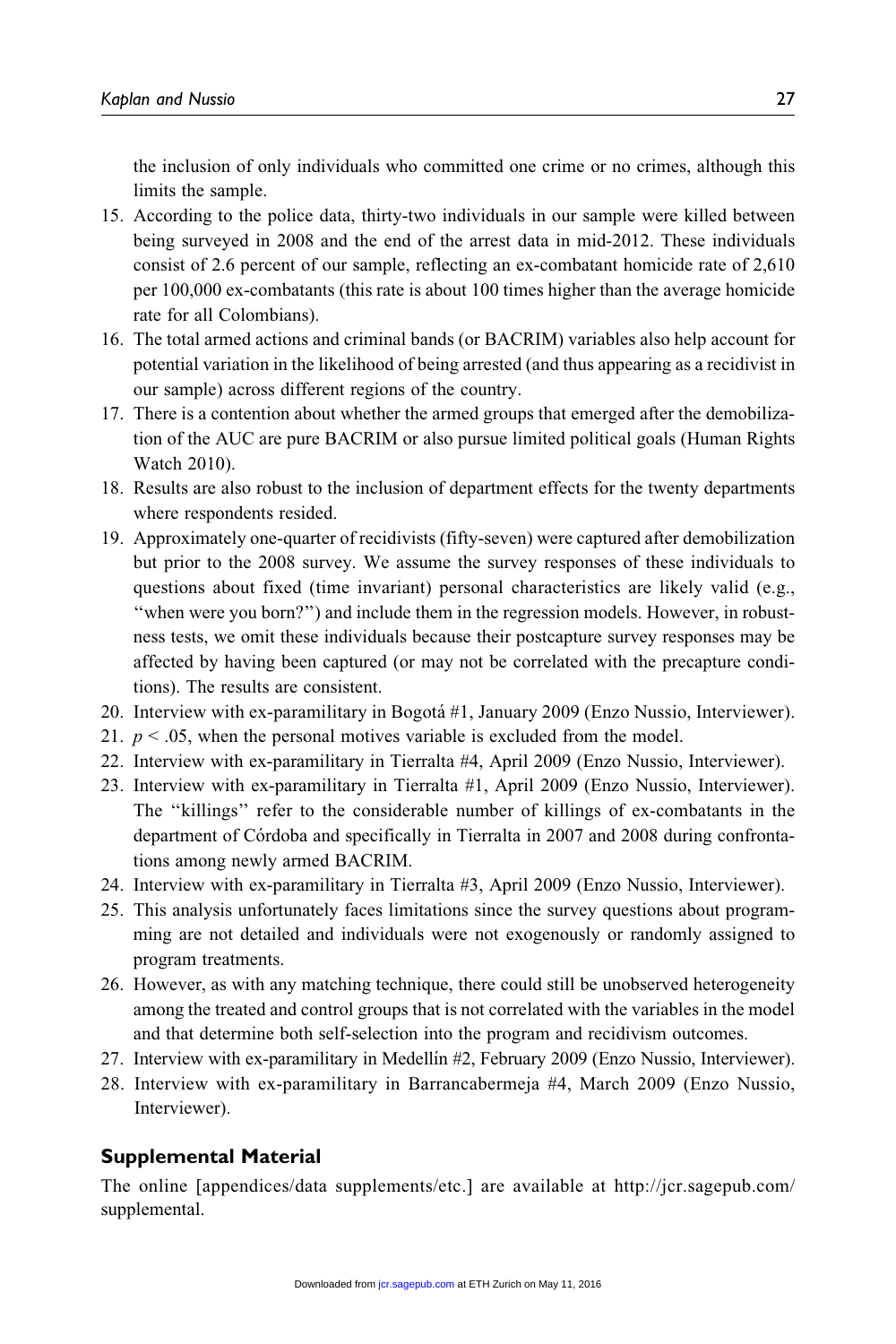#### **References**

- Agnew, Robert. 2006. Pressured into Crime: An Overview of General Strain Theory. Los Angeles, CA: Roxbury.
- Agnew, Robert, and Helene Raskin White. 1992. ''An Empirical Test of General Strain Theory.'' Criminology 30 (4): 475-500.
- Akers, Ronald L. 2009. Social Learning and Social Structure: A General Theory of Crime and Deviance. New Brunswick, NJ: Transaction.
- Bayer, Christophe Pierre, Fionna Klasen, and Hubertus Adam. 2007. ''Association of Trauma and PTSD Symptoms with Openness to Reconciliation and Feelings of Revenge among Former Ugandan and Congolese Child Soldiers." JAMA: The Journal of the American Medical Association 298 (5): 555-59.
- Blattman, Christopher, and Jeannie Annan. 2011. ''Reintegrating and Employing High Risk Youth in Liberia: Lessons from a Randomized Evaluation of a Landmine Action Agricultural Training Program for Ex-Combatants.'' Policy Report, IPA and Yale University, New Haven, CT.
- Bøas, Morten, and Anne Hatløy. 2008. ''Getting In, Getting Out: Militia Membership and Prospects for Re-integration in Post-war Liberia." The Journal of Modern African Studies 46 (1): 33-55.
- CCDDR (Cartagena Contribution to Disarmament, Demobilization and Reintegration). 2009. The Cartagena Contribution to Disarmament, Demobilization and Reintegration. Cartagena, Colombia: CIDDR.
- CNMH (Centro Nacional de Memoria Histórica). 2013. ¡BastaYa! Colombia: Memoria de Guerra Y Dignidad. Bogotá, Colombia: Centro Nacional de Memoria Histórica.
- Collier, Paul. 1994. ''Demobilization and Insecurity: A Study in the Economics of the Transition from War to Peace." Journal of International Development 6 (3): 343-51.
- Conpes 3554. 2008. "Política Nacional de Reintegración Social Y Económica Para Personas Y Grupos Armados Ilegales." Consejo Nacional de Política Económica y Social República de Colombia, Departamento Nacional de Planeación, Colombia.
- FIP (Fundacio´n Ideas para la Paz). 2014. ''Retorno a La Legalidad O Reincidencia.'' Informes FIP, Fundación Ideas para la Paz, Bogotá, Colombia.
- Gilligan, Michael J., Eric N. Mvukiyehe, and Cyrus Samii. 2013. ''Reintegrating Rebels into Civilian Life: Quasi-experimental Evidence from Burundi.'' Journal of Conflict Resolution 57 (4): 598-626.
- Greenberg, David F. 1985. "Age, Crime, and Social Explanation." American Journal of Sociology 91 (1): 1-21.
- Guáqueta, Alexandra. 2009. Desmovilización y Reinserción en El Salvador. Bogotá, Colombia: Fundación Ideas para la Paz.
- Gurr, Ted Robert. 1970. Why Men Rebel. Princeton, NJ: Princeton University Press.
- Hill, Richard, Gwendolyn Taylor, and Jonathan Temin. 2008. ''Would You Fight Again? Understanding Liberian Ex-Combatant Reintegration.'' Special Report No.211, USIP, Washington, DC.
- Hirschi, Travis. 2001. Causes of Delinquency. New Brunswick, NJ: Transaction.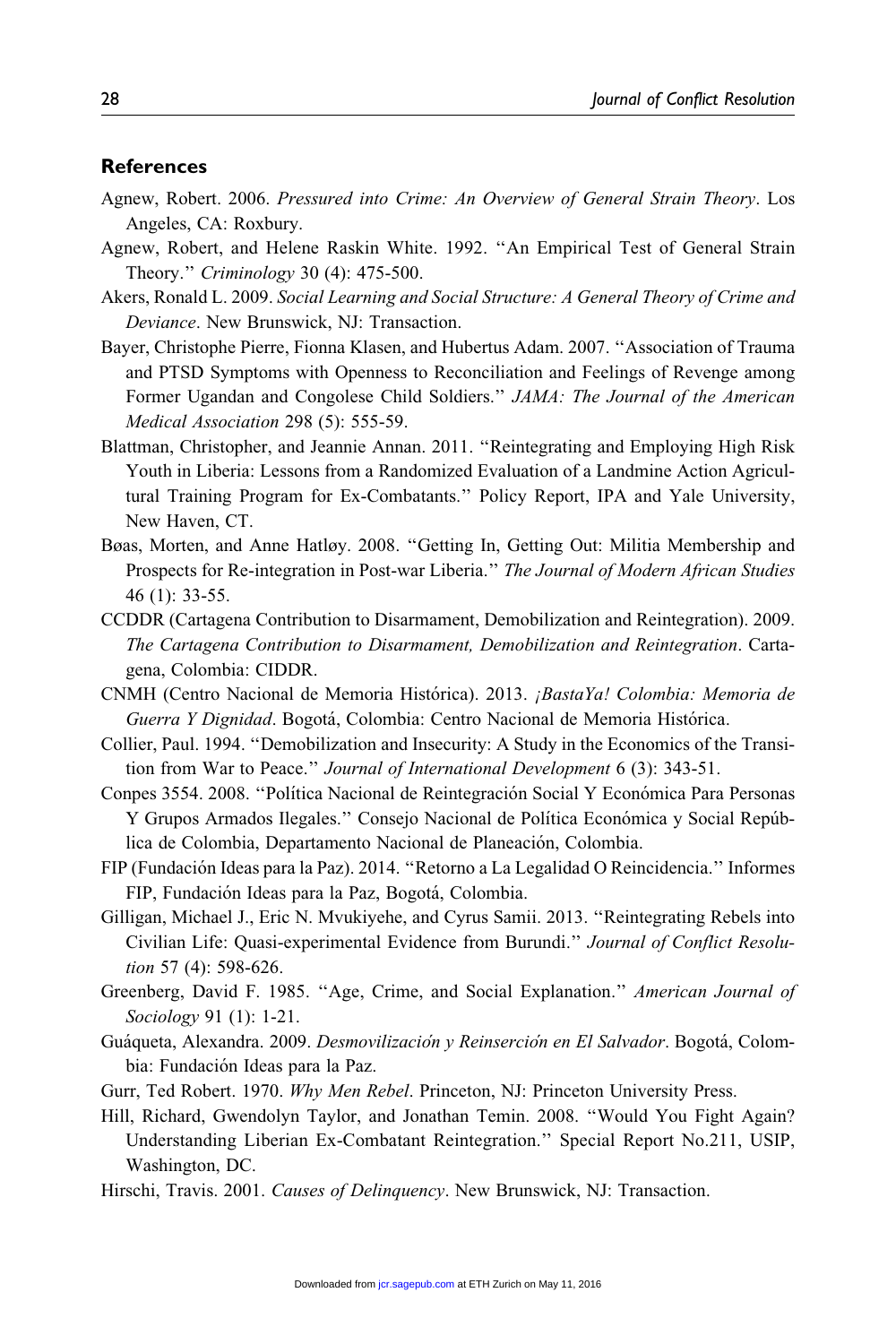- Human Rights Watch. 2010. Herederos de Los Paramilitares. La Nueva Cara de La Violencia En Colombia. Bogotá, Colombia: Author.
- Human Rights Watch. 2014. "Côte d'Ivoire: Nowhere to Turn for Protection: Violent Crime Marks Daily Life in the North.'' December 15, 2014. [http://www.hrw.org/news/2014/12/](http://www.hrw.org/news/2014/12/15/cote-d-ivoire-nowhere-turn-protection) [15/cote-d-ivoire-nowhere-turn-protection](http://www.hrw.org/news/2014/12/15/cote-d-ivoire-nowhere-turn-protection) [Date accessed: April 10, 2016]
- Humphreys, Macartan, and Jeremy M. Weinstein. 2007. ''Demobilization and Reintegration.'' Journal of Conflict Resolution 51 (4): 531-67.
- International Crisis Group. 2013. ''The Philippines: Dismantling Rebel Groups.'' Asia Report No. 248, International Crisis Group, Jakarta, Indonesia.
- Jennings, Kathleen M. 2007. ''The Struggle to Satisfy: DDR through the Eyes of Ex-combatants in Liberia.'' International Peacekeeping 14 (2): 204-18.
- Kalyvas, Stathis N., and Matthew Adam Kocher. 2007. "How 'Free' is Free Riding in Civil Wars? Violence, Insurgency, and the Collective Action Problem.'' World Politics 59 (2): 177-216.
- Kaplan, Oliver, and Enzo Nussio. 2015. ''Community Counts: The Social Reintegration of Ex-combatants in Colombia.'' Conflict Management and Peace Science. doi: 10.1177/ 0738894215614506.
- Klevens, Joanne, Ofelia Restrepo, Juanita Roca, and Adriana Martinez. 2000. ''Comparison of Offenders with Early- and Late-Starting Antisocial Behavior in Colombia.'' International Journal of Offender Therapy and Comparative Criminology 44 (2): 194-203.
- Mashike, Lephophotho. 2007. ''Former Combatants' Involvement in Crime and Crime Prevention.'' Research Report, Centre for the Study of Violence and Reconciliation, Johannesburg, South Africa.
- McEvoy, Kieran, and Peter Shirlow. 2009. ''Re-imagining DDR: Ex-combatants, Leadership and Moral Agency in Conflict Transformation." Theoretical Criminology 13 (1): 31-59.
- McMullin, Jaremey R. 2013. ''Integration or Separation? The Stigmatisation of Ex-combatants after War.'' Review of International Studies 39 (2): 385-414.
- Moloney, Molly, Kathleen MacKenzie, Geoffrey Hunt, and Karen Joe-Laidler. 2009. ''The Path and Promise of Fatherhood for Gang Members." British Journal of Criminology 49 (3): 305-25.
- Moratti, Massimo, and Amra Sabic-El-Rayess. 2009. Transitional Justice and DDR: The Case of Bosnia and Herzegovina. New York, NY: International Center for Transitional Justice.
- Muggah, Robert, ed. 2009. Security and Post-conflict Reconstruction. Dealing with Fighters in the Aftermath of War. Abingdon, UK: Routledge.
- Muggah, Robert, and Chris O'Donnell. 2015. ''Next Generation Disarmament, Demobilization and Reintegration." Stability: International Journal of Security & Development 4 (1): 1-12.
- Nussio, Enzo. 2011a. ''How Ex-combatants Talk about Personal Security. Narratives of Former Paramilitaries in Colombia." Conflict, Security & Development 11 (5): 579-606.
- Nussio, Enzo. 2011b. ''Learning from Shortcomings: The Demobilisation of Paramilitaries in Colombia.'' Journal of Peacebuilding and Development 6 (2): 88-92.
- Nussio, Enzo. 2012. ''Emotional Legacies of War among Former Colombian Paramilitaries.'' Peace and Conflict: Journal of Peace Psychology 18 (4): 369-83.